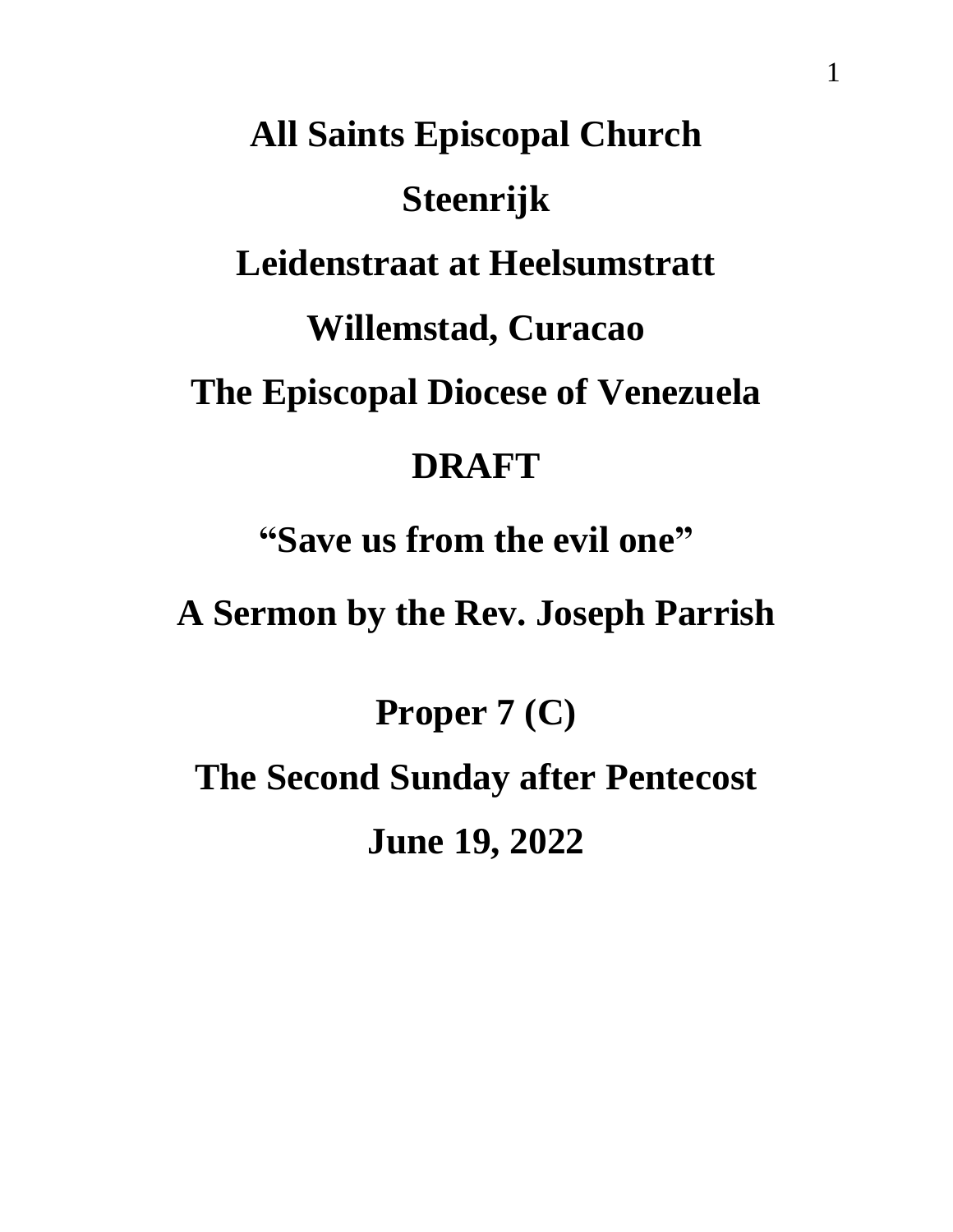## **The Holy Gospel according to Luke 8:26-39**

Jesus and his disciples arrived at the country of the Gerasenes, which is opposite Galilee. As he stepped out on land, a man of the city who had demons met him. For a long time he had worn no clothes, and he did not live in a house but in the tombs. When he saw Jesus, he fell down before him and shouted at the top of his voice, "What have you to do with me, Jesus, Son of the Most High God? I beg you, do not torment me" -- for Jesus had commanded the unclean spirit to come out of the man. (For many times it had seized him; he was kept under guard and bound with chains and shackles, but he would break the bonds and be driven by the demon into the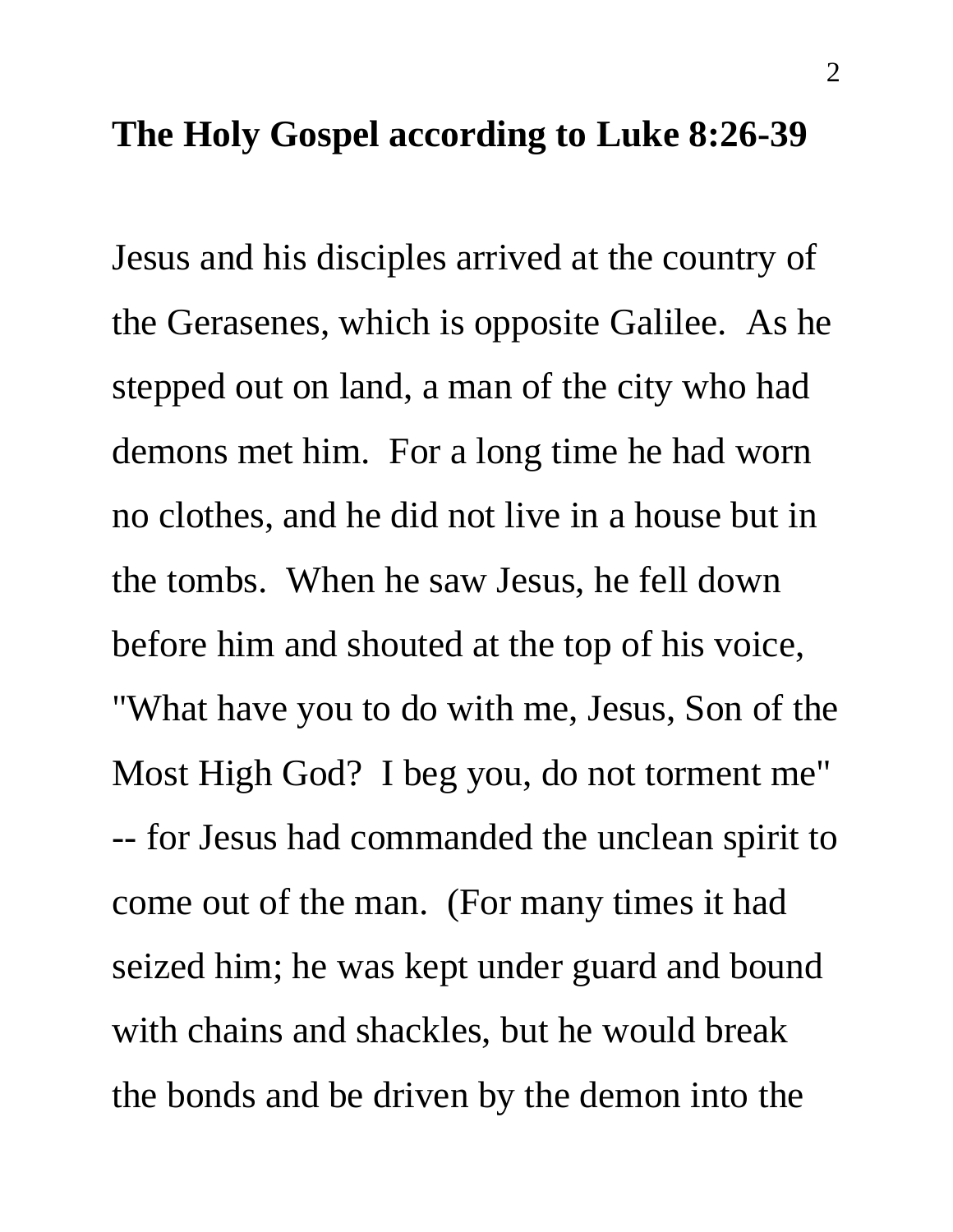wilds.) Jesus then asked him, "What is your name?" He said, "Legion"; for many demons had entered him. They begged him not to order them to go back into the abyss.

Now there on the hillside a large herd of swine was feeding; and the demons begged Jesus to let them enter these. So he gave them permission. Then the demons came out of the man and entered the swine, and the herd rushed down the steep bank into the lake and was drowned.

When the swineherds saw what had happened, they ran off and told it in the city and in the country. Then people came out to see what had happened, and when they came to Jesus, they found the man from whom the demons had gone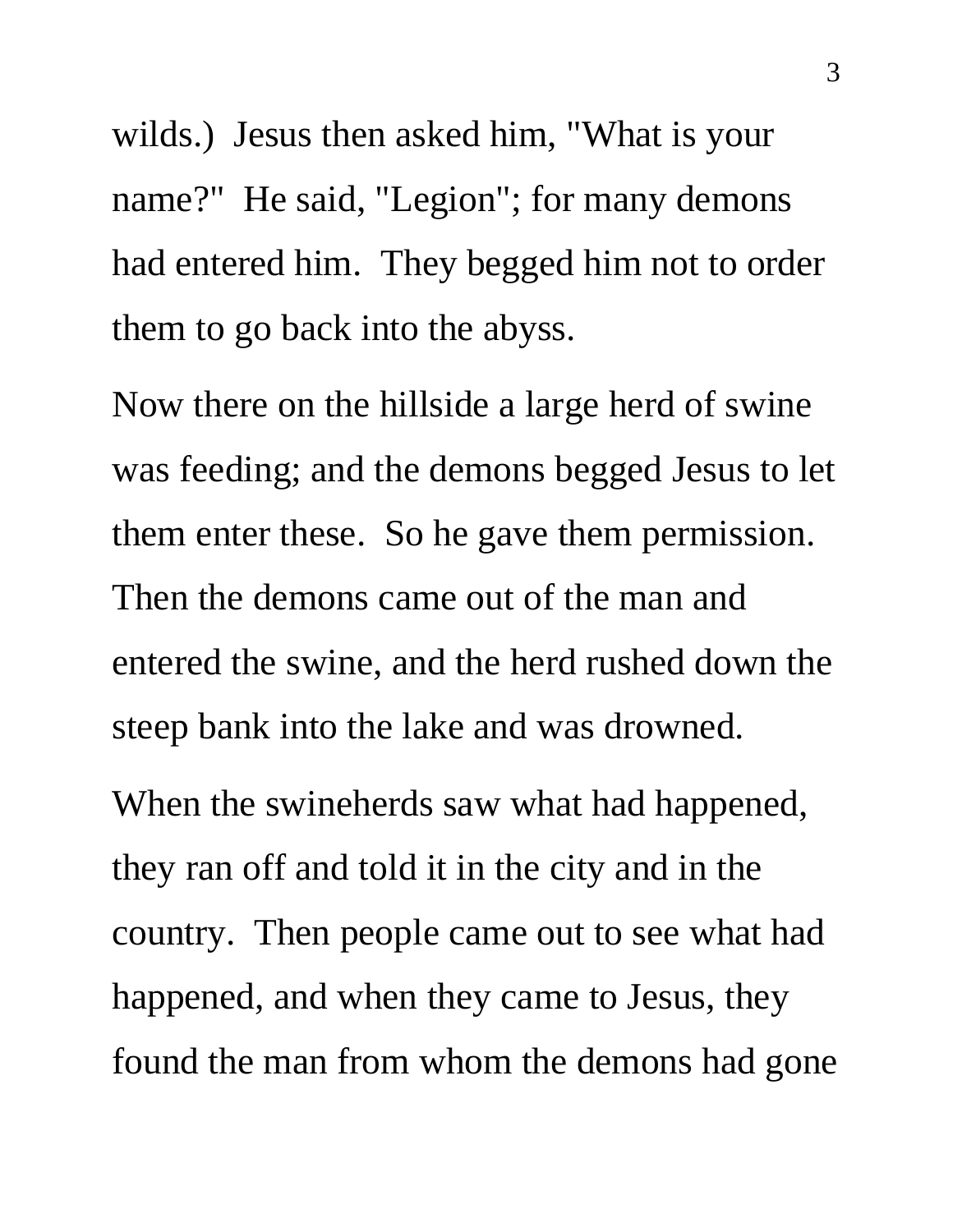sitting at the feet of Jesus, clothed and in his right mind. And they were afraid. Those who had seen it told them how the one who had been possessed by demons had been healed. Then all the people of the surrounding country of the Gerasenes asked Jesus to leave them; for they were seized with great fear. So he got into the boat and returned. The man from whom the demons had gone begged that he might be with him; but Jesus sent him away, saying, "Return to your home, and declare how much God has done for you." So he went away, proclaiming throughout the city how much Jesus had done for him.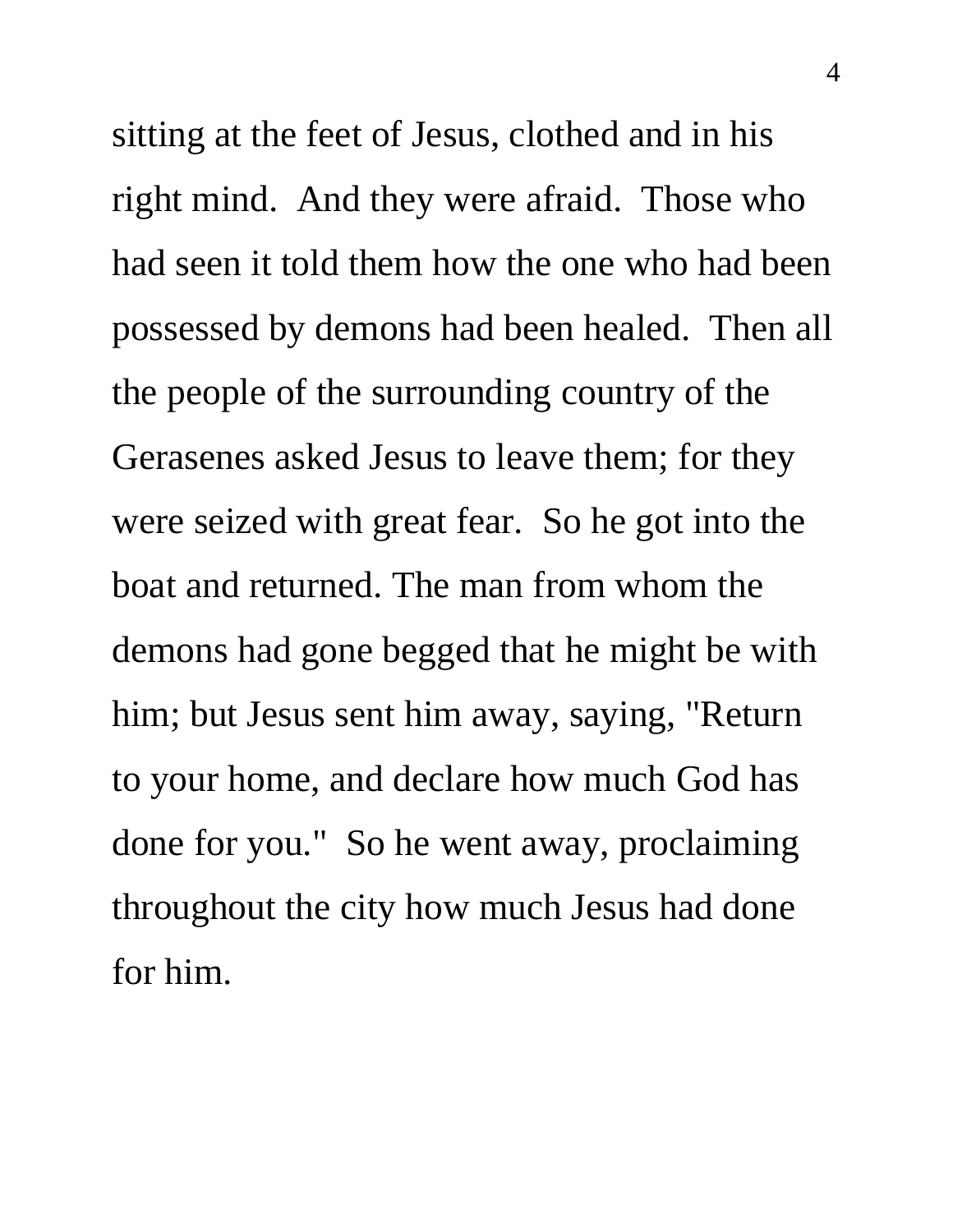Let us pray. Come to us, Lord Jesus, and heal our minds and bodies and fill our hearts with your joy. We pray for a just peace in Europe, that Russia and the Ukraine can coexist without war. Hear our prayers, Dear Lord. Amen and Amen.

 From September 11, 2001, to June of 2002 I served as a Chaplain at the World Trade Center in Manhattan, New York, near where Jan and I lived. It was a harrowing time, no one knew what would happen next, and animosity against the Islamic World was high. As it turns out, it was not the Islamic World that was behind the attack, but it was the evil agitating the same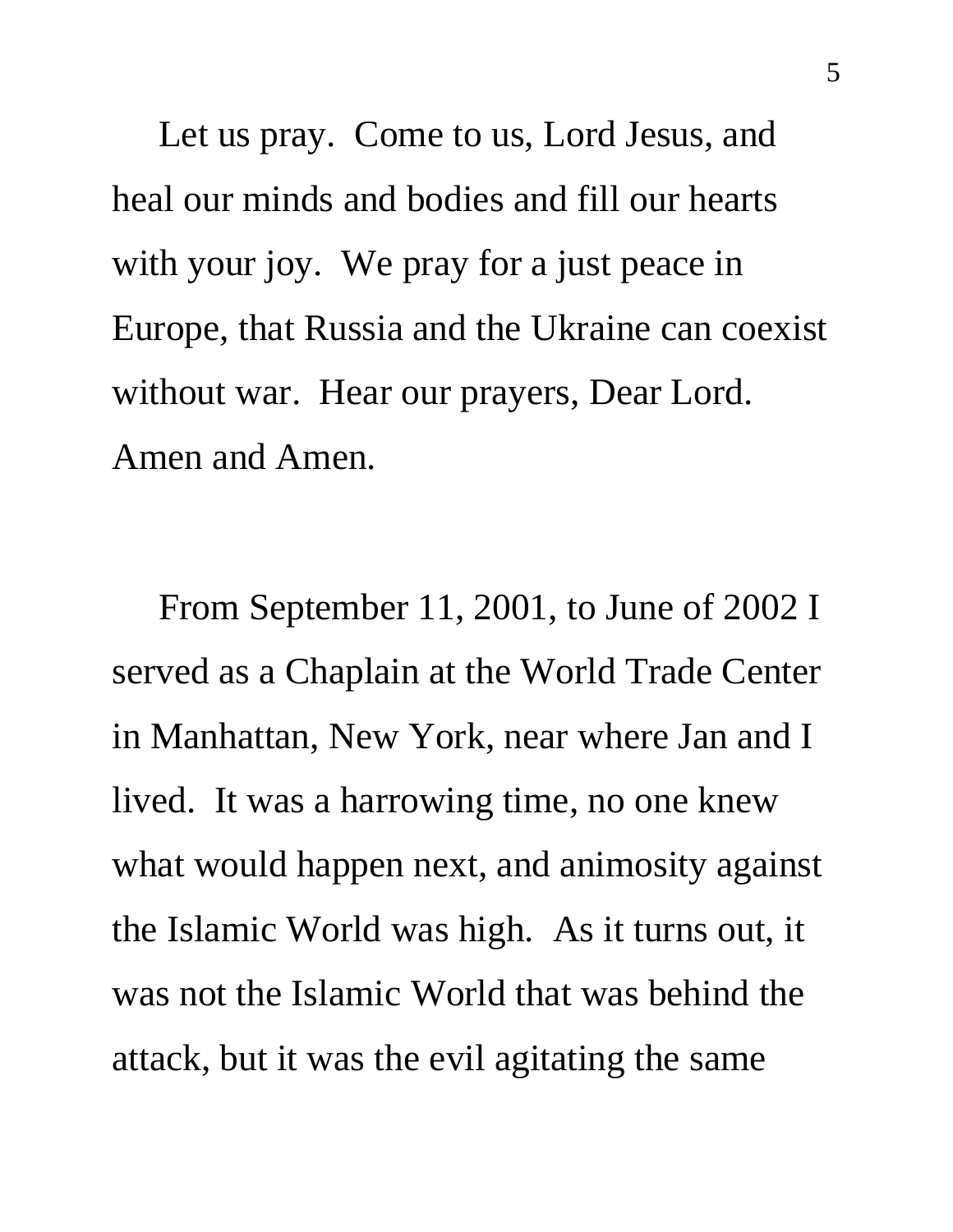aggressor that we see in the Ukraine today who cleverly hid behind Osama ben Laden and several others on that fateful September 11 in 2001. Evil seems to raise its ugly head at various times and in various places, often disguising itself in clever ways.

 The atrocities of war are one of evil's manifestations.

 As I reflected on today's gospel, I note how temporary was the drowning of the demons as the pigs ran over the cliff into the Sea of Galilee, a land locked sea that is many miles away from the Mediterranean. But somehow, the forces of evil were not contained by that gesture Jesus made with the pigs. Jesus did not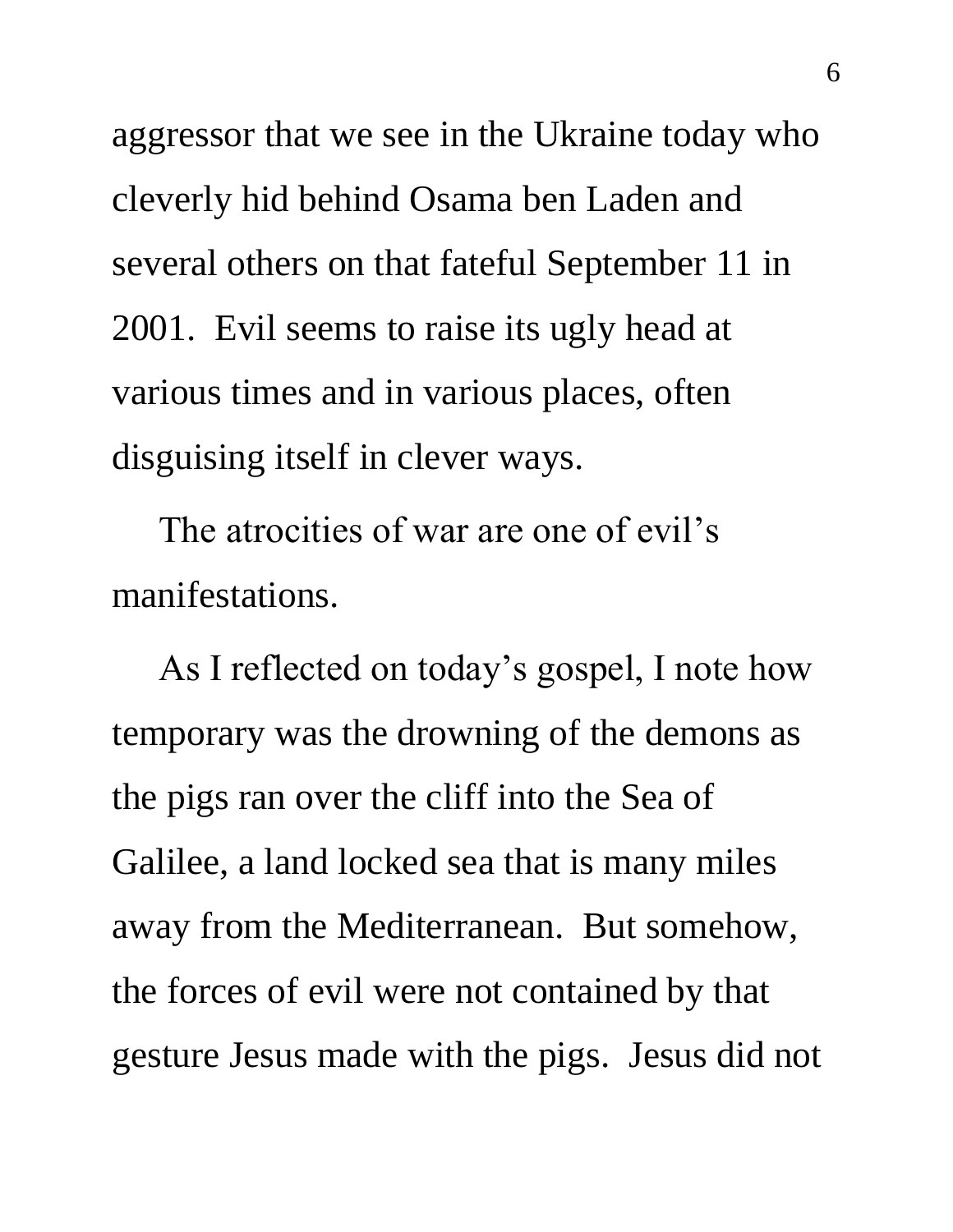send them into the Abyss. But the story was seized upon by the Jews of the time who were dead set against eating pork, showing that indeed Jesus was not fond of the pig either, but missing the point that evil cannot be drowned, but evil just keeps coming back again and again. Evil finally murdered Jesus on the cross, the revenge perhaps for being dumped into the sea at an earlier time by Jesus. Evil always tries to keep the upper hand, but of course, evil mistook Jesus' death to be evil's final victory. But instead, evil was defeated for all of eternity by it's evil deed done to our Lord. On the third day Jesus rose from the grave to show how pitiful is evil's dominion.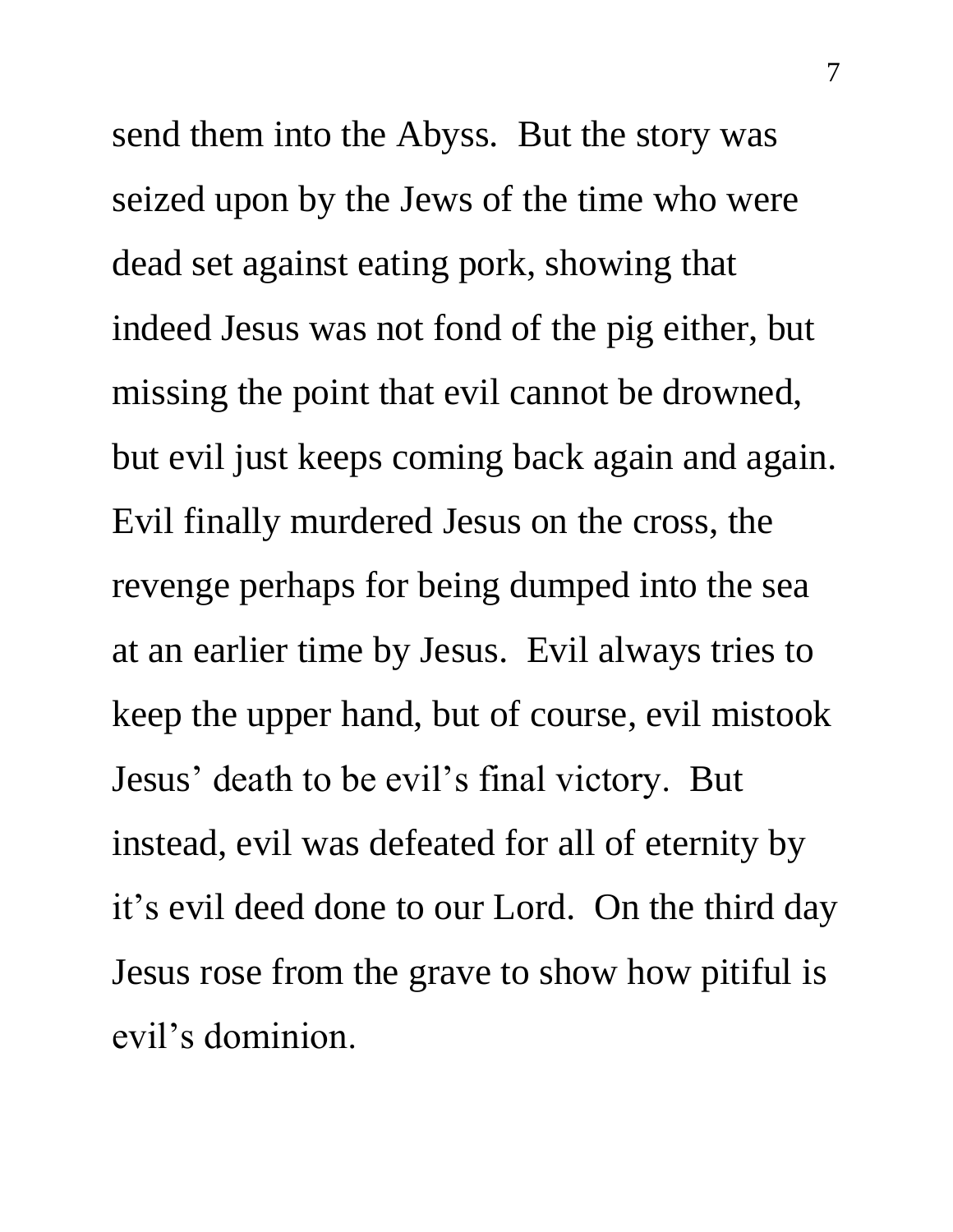A few years after 9-11, I and many others breathed a sigh of relief just like those swineherd-ers did when they asked Jesus to leave them alone. The body of Osama ben Laden was dumped into the Atlantic Ocean, but the evil behind his deeds was not at all contained. War still boldly lifts is ugly head today, not only in the Ukraine but in schools and churches across the United States and elsewhere. Evil always is looking for a way to cause trouble.

 As I shadow a kidney doctor in the United States, we encounter various forms of evil. Sadly it is often in terms of drug overdoses or addicts using each other's needles. But my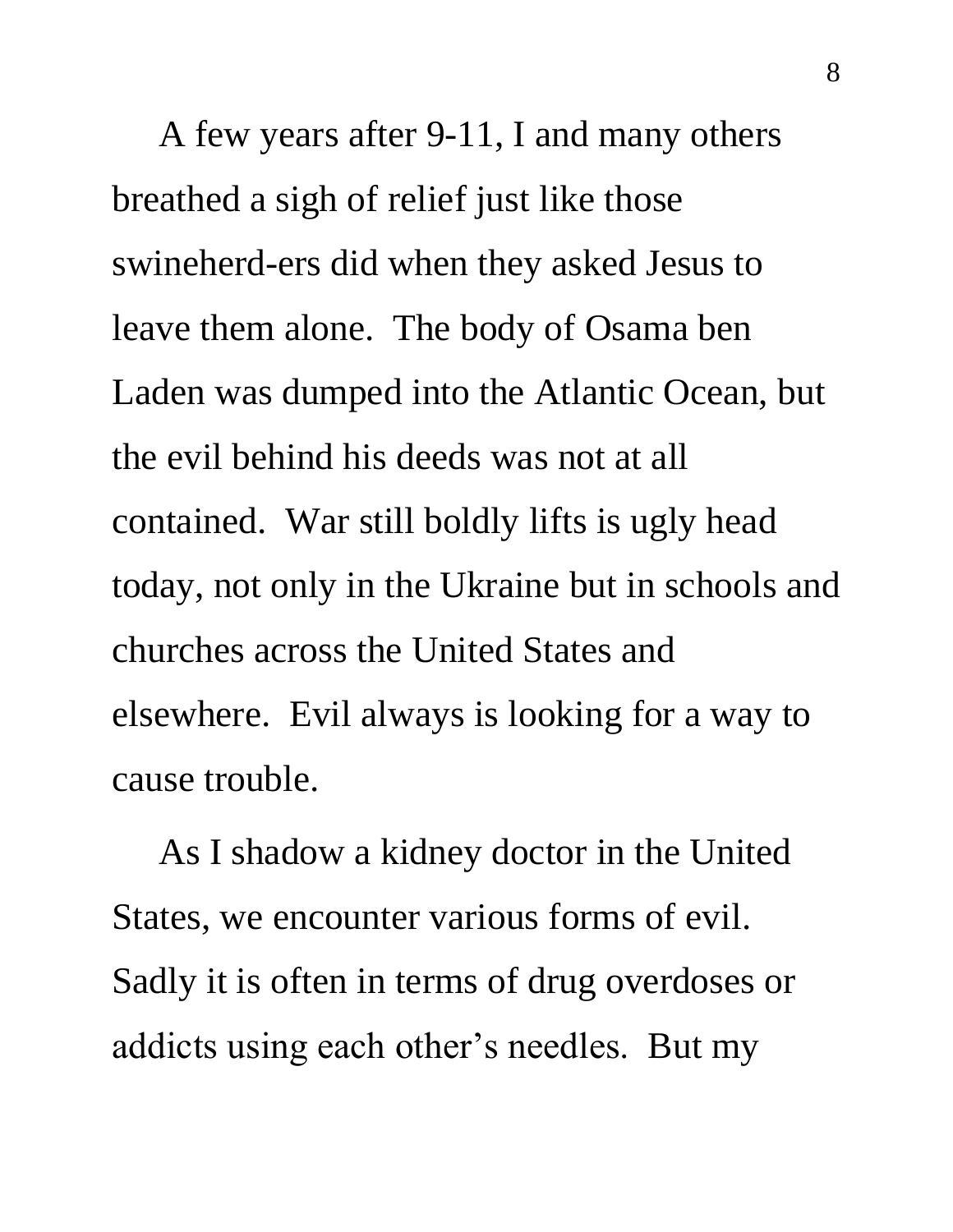encounter of evil sometimes comes in the form of a human person whose mind has been overtaken. 'They are not themselves' is how their spouses and close relatives note. And the spouses and relative feel so guilty. That of course is one's of evil's tricks, to turn humans on themselves, as though we were responsible for alzheimers or whatever may affect our loved one's mind or body. 'My wife now is always angry' is one observation. In fact his wife has alheimers disease and is angry because she can no longer communicate her needs and feelings other than by anger.

 Evil is not imagined; evil is very real. As one cleric has noted, just add the letter "D" on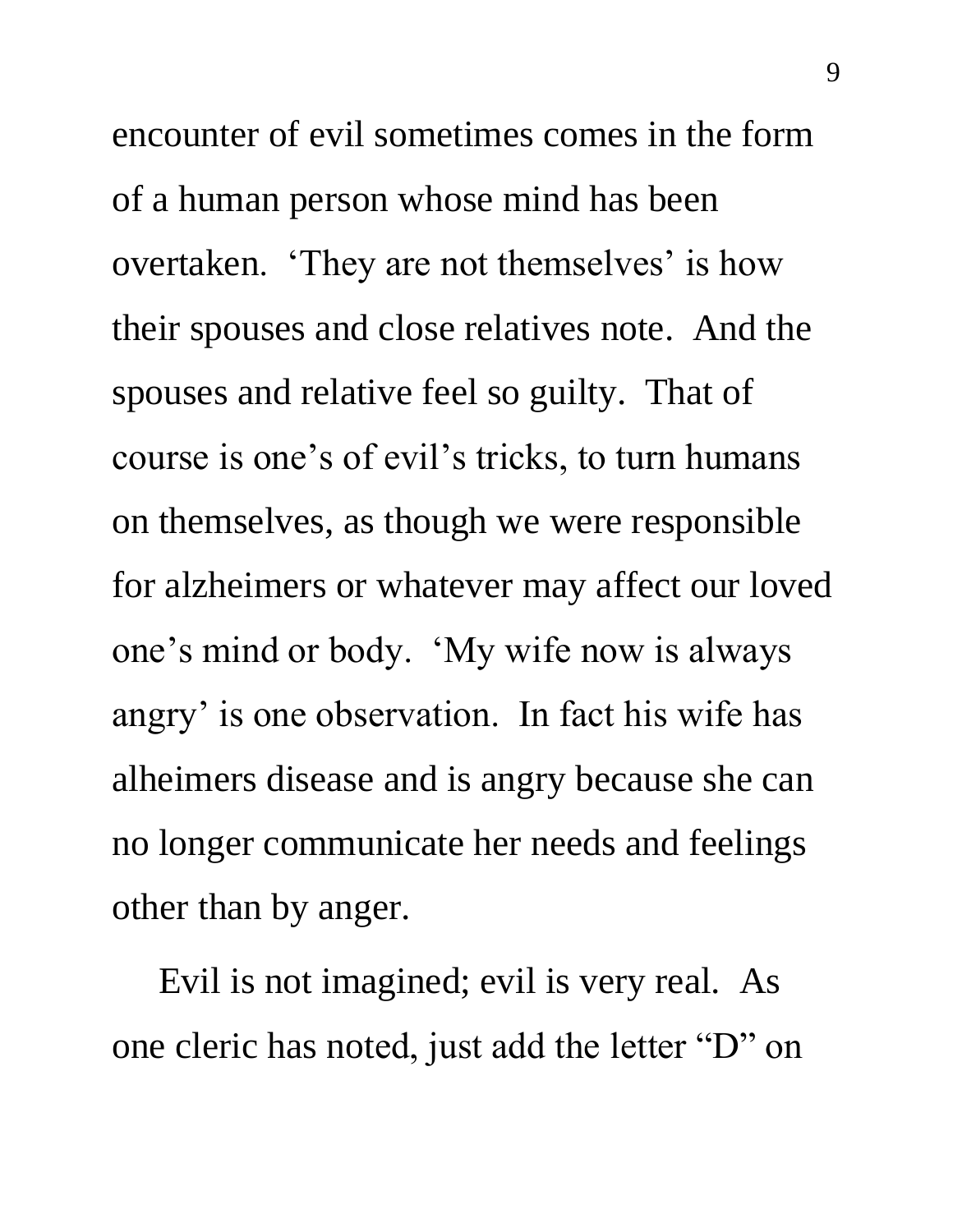the front, and it becomes apparent that satan, the devil, hides behind whatever he can find as a shield to mislead us.

 So what are the antidotes to evil? One antidote is to call evil for what it is, evil. A person can be inhabited by evil, as we see in many of the recent homicides on the news. It is so enticing to say the evil deed was because of the evil person, when in fact the person for one reason or another became a vessel for evil; then evil uses that person to strike others, physically or mentally.

 There was an American comedian who always got a laugh when he said, "The devil made me do it."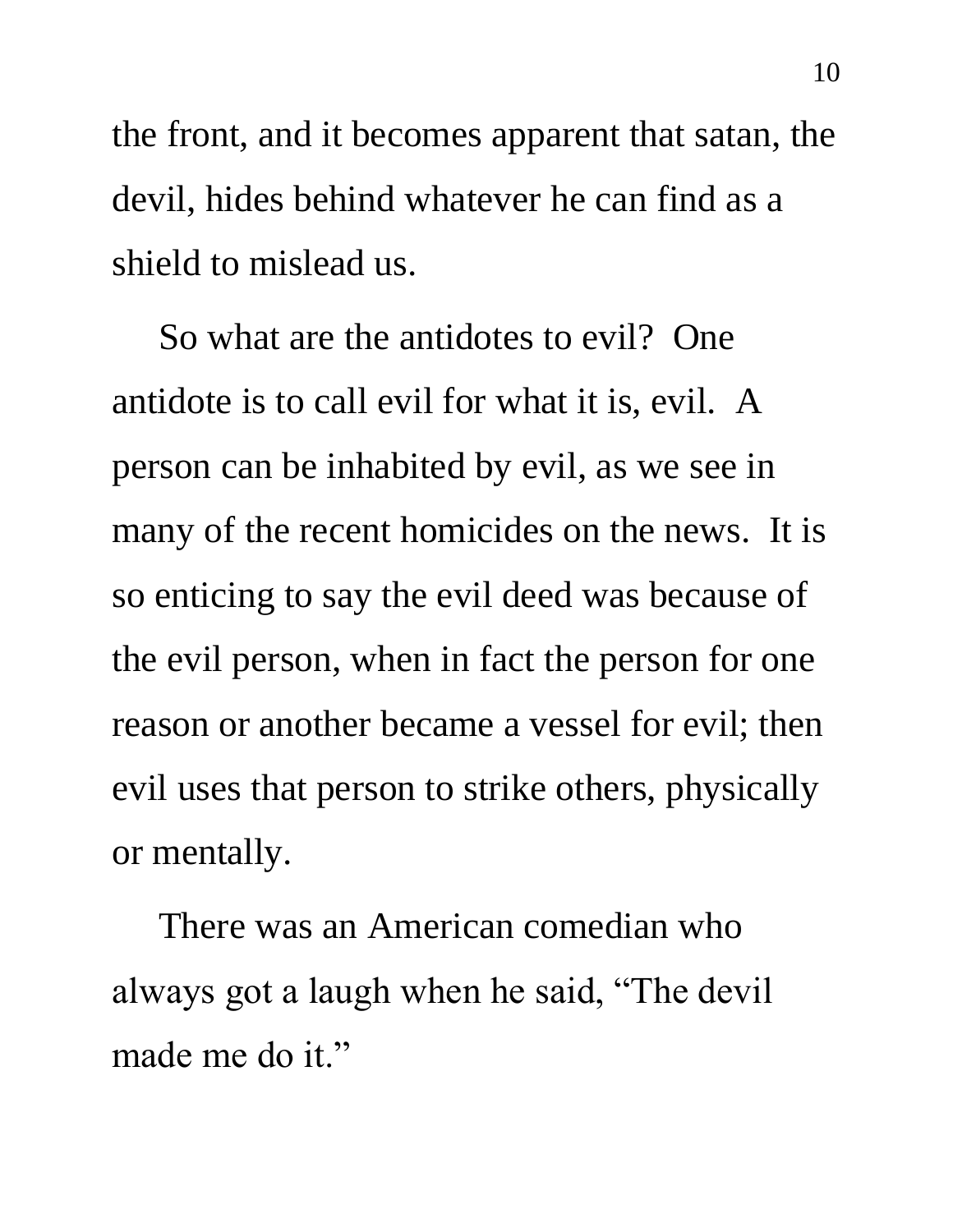But of course we are not at all so helpless since the Lord is always there to help us in times of temptation if we only will receive the Lord's help. It is when we deny God's power against evil that we then step into the realm of evil where satan surely reigns. But through Jesus we can find peace and forgiveness.

 Some of my classmates become distraught over an exam. I try to console them by noting that no exam is ever perfect or purely good. An exam cannot be a final judge of anyone, and if an exam is used to discourage students who are intent on doing good, it is the exam that is at fault. Maybe more efficient study habits will help, but, ultimately, no examination will ever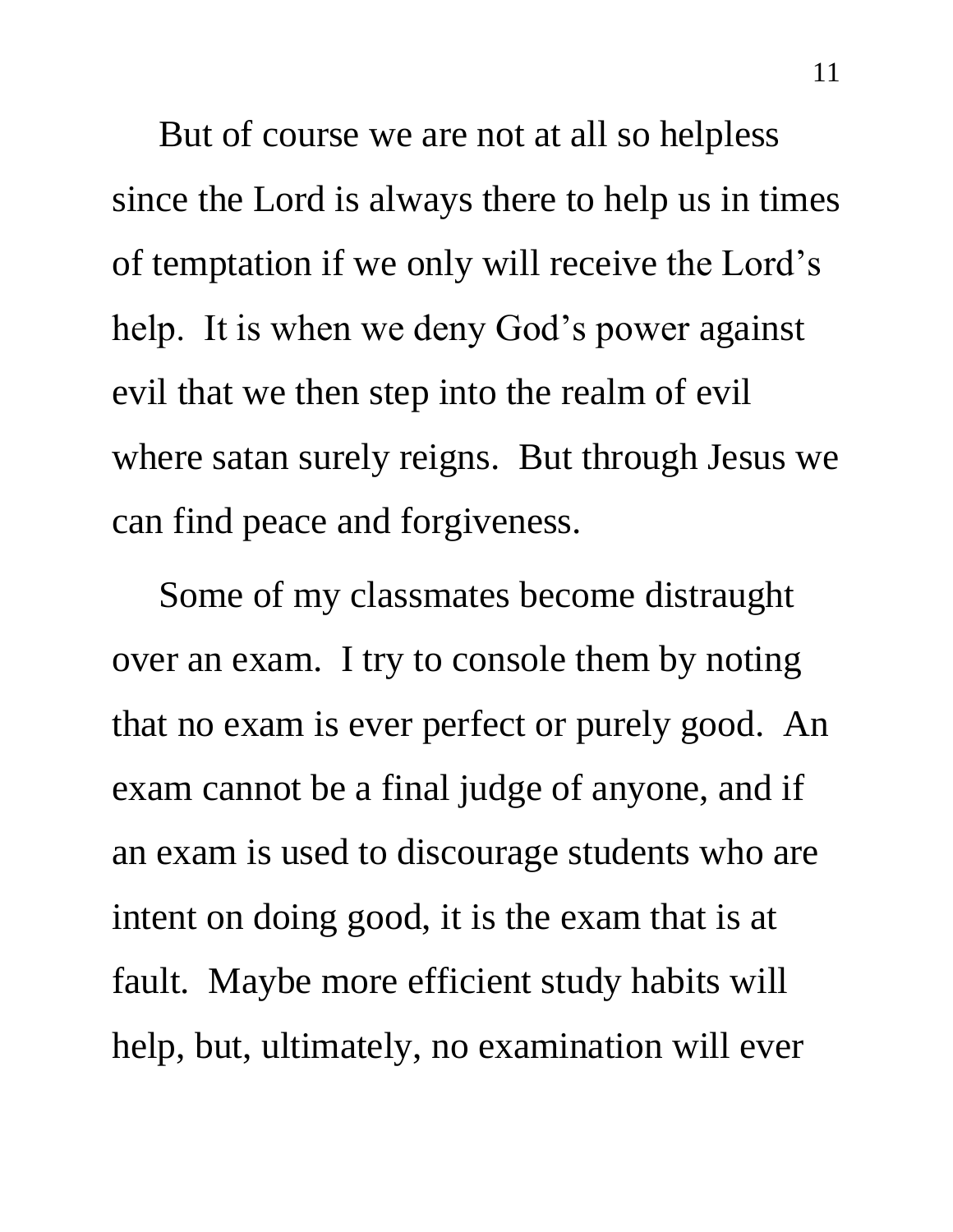be perfect, and indeed exams can be used to harm both students and faculty. The issue is how something is taught and how something is learned. Sometimes the two actions work together, but sometimes they are at complete odds with each other. Passing or not passing an exam does not have anything to do with whether we are good or bad people. But sometimes examiners do not acknowledge the frailty of every single exam. An exam which teaches is oftentimes good, regardless of the grade. And if one cannot learn from an examination, the examination is probably faulty. Some exams are good to measure progress, but others are useless measures. And examinations are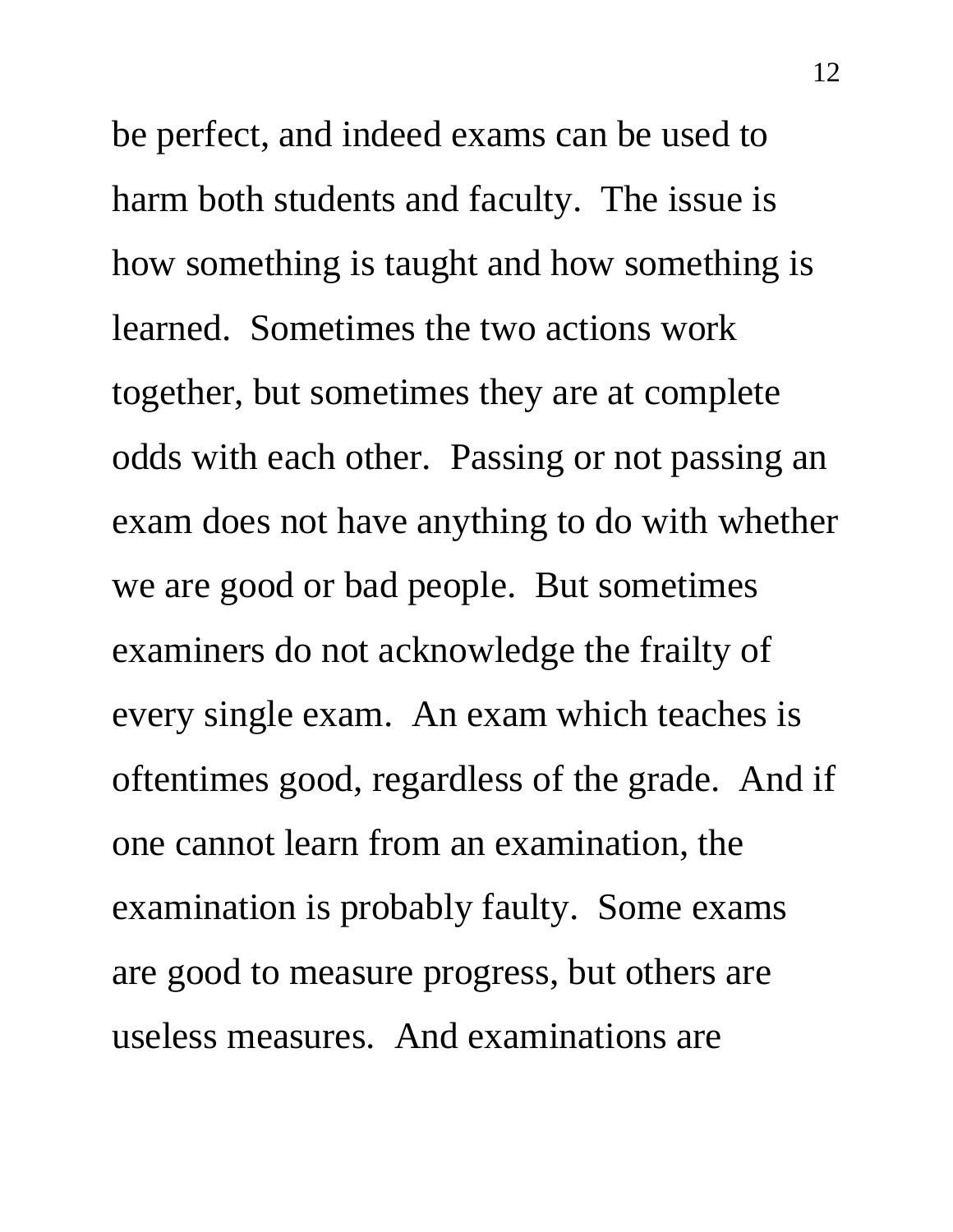oftentimes used to cause barriers for minorities, sad to say.

 But evil can raise its ugly head in a myriad of ways. That is why we are encouraged to pray the Lord's Prayer at least once a day. An older less accurate version of the Lord's Prayer said, "lead us not into temptation", as though we are expecting the Lord to lead us "into" temptation, which is never the case. So the prayer is now more often prayed, "Save us from the time of trial", but even that turn of phrase implies that we cannot find our way into evil which we oftentimes do without using an ounce of the Lord's power over evil. We just jump headlong into evil as though the Lord "made us do it."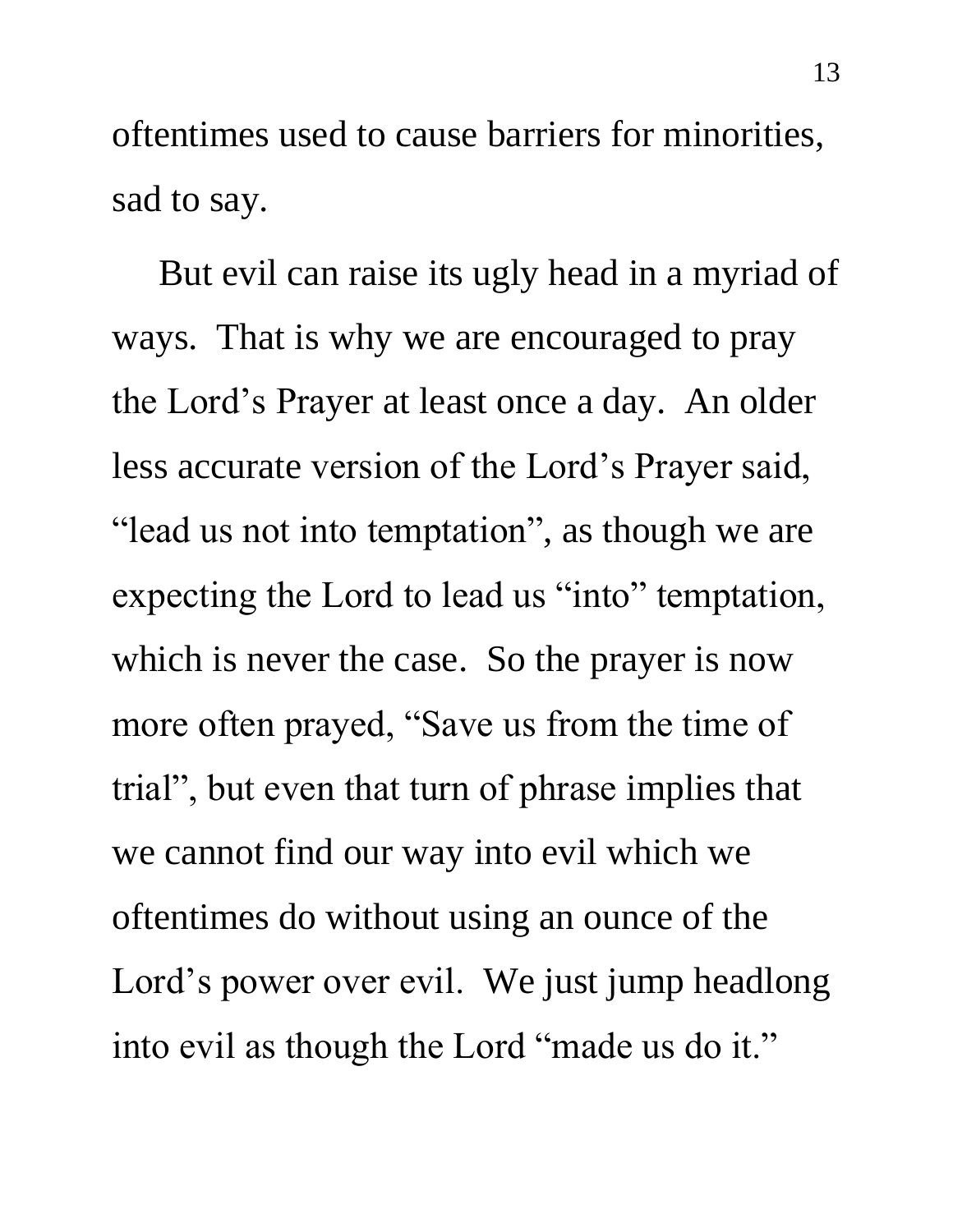But our all-powerful God can overcome all our shortcomings and all of evil's weaknesses.

 So, if we are facing evil in our lives, let us pray even more fervently for the Lord to give us the strength of resistance to evil. We cannot blame the Lord for what we do without the Lord.

 As we help others gain strength over evil, we must also always be on the outlook of being "infected" ourselves. Evil can look so attractive. Evil can wear nearly an infinite number of disguises.

 And should we fall, or run, into evil, we must extricate ourselves from evil's grasp; we must pull back forcefully from evil, with the Lord's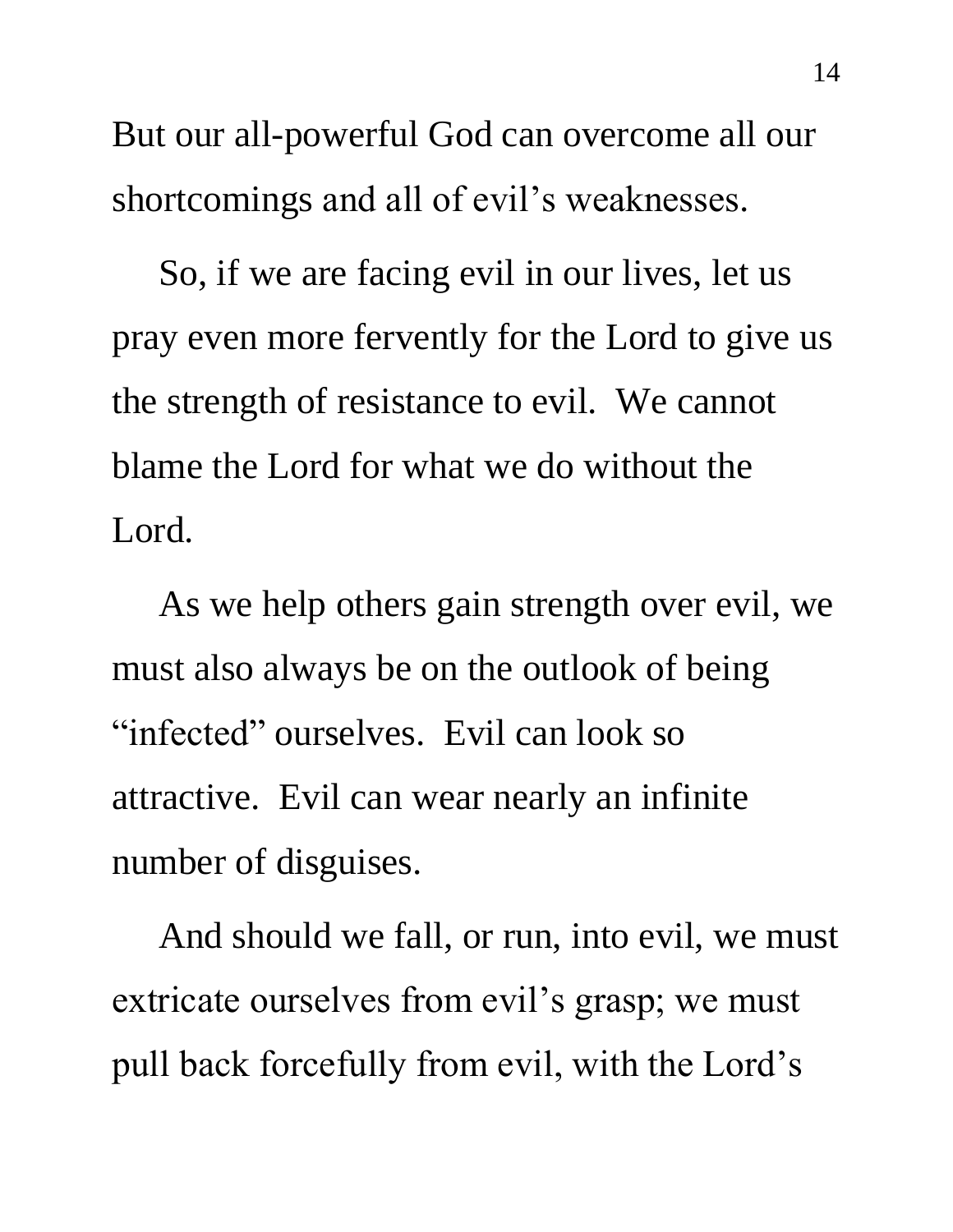help. And if we have ever hurt someone, then we need to make restitution before coming to the Lord's table, not ignoring our sins, but recognizing our sinful nature and seek the other person's forgiveness as well as God's forgiveness. Love our neighbor as ourselves.

 Let us not be fooled by the devil's tricks. But let us resist evil in every way and in every place and time. Amen.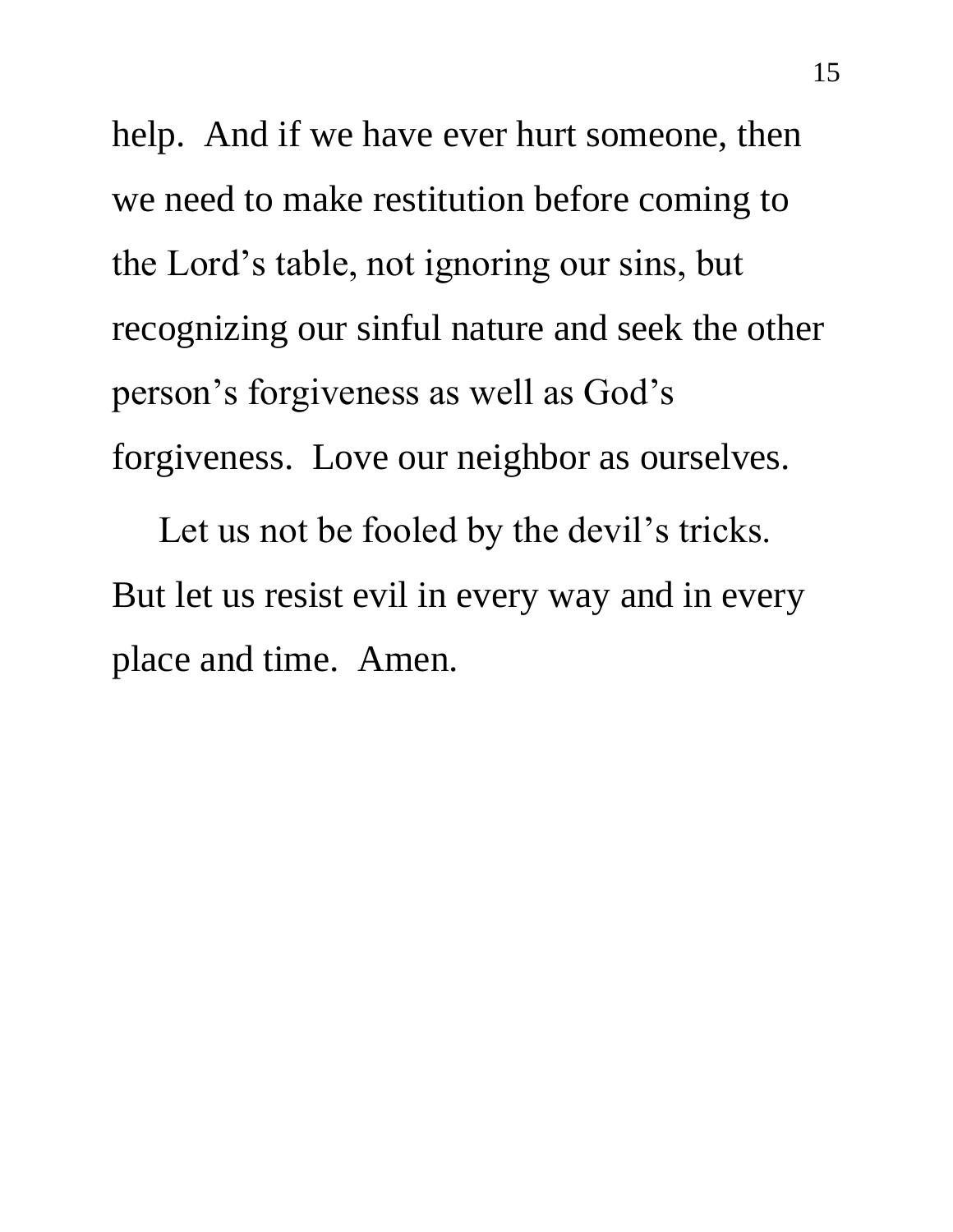"Save us from the evil one" The Holy Gospel according to Luke 8:26-39 Proper 7 (C)

Description: Our all-powerful God can help us overcome all our shortcomings. Through Jesus Christ we can find peace and forgiveness. But let us always also seek forgiveness from those whom we may have offended.

Tags: Lord, Jesus, God, strength, trial, exam, student, table, forgiveness, resist, love, neighbor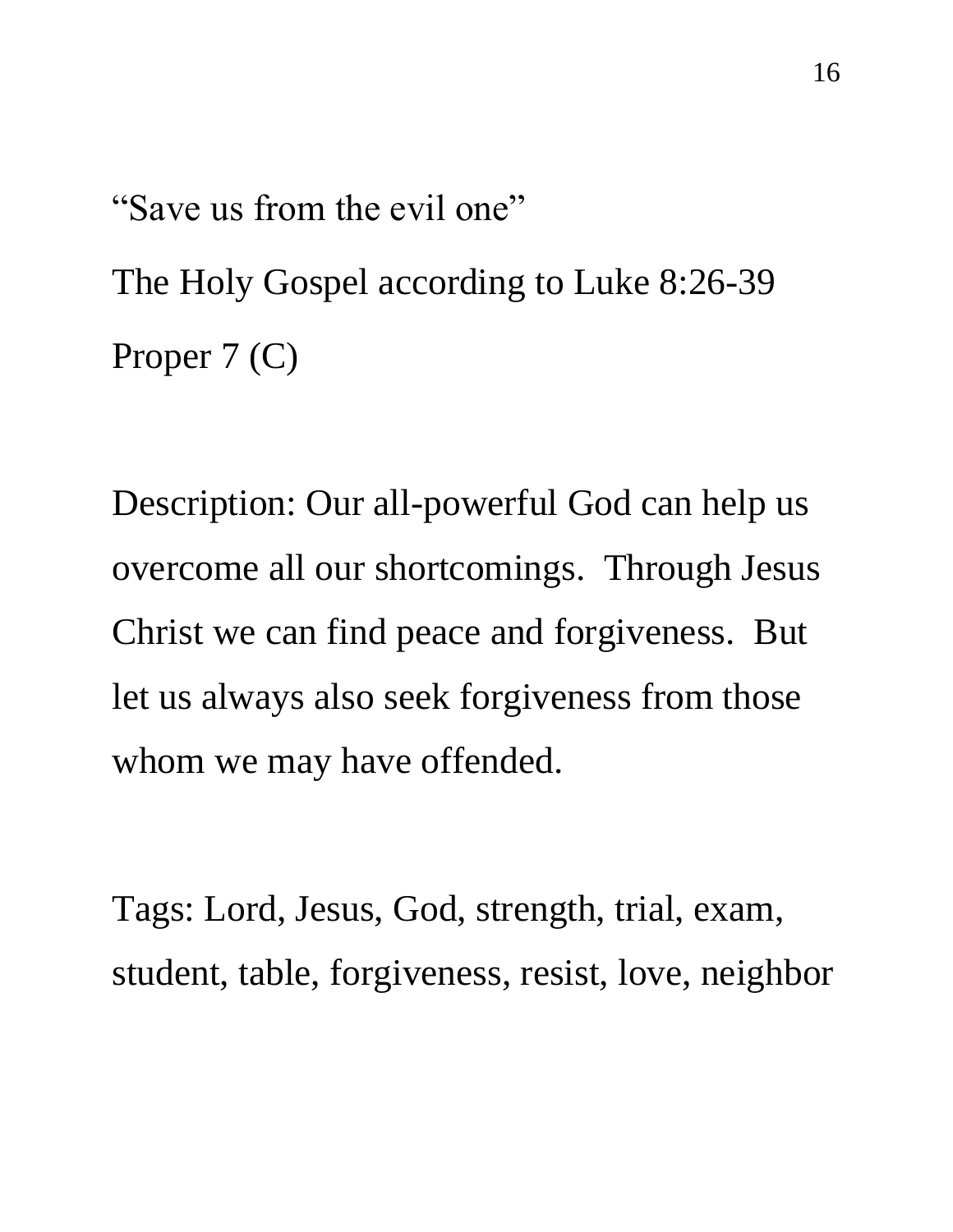## **St. Andrew's Episcopal Church 419 South Street New Providence, New Jersey 07974 2 Pentecost: Proper 7 (C) June 23, 2019 "Christ can heal the mind" DRAFT A Sermon by the Rev. Joseph Parrish The Holy Gospel according to**

**Luke 8:26-39** 

 Then they arrived at the country of the Gerasenes, which is opposite Galilee. As he stepped out on land, a man of the city who had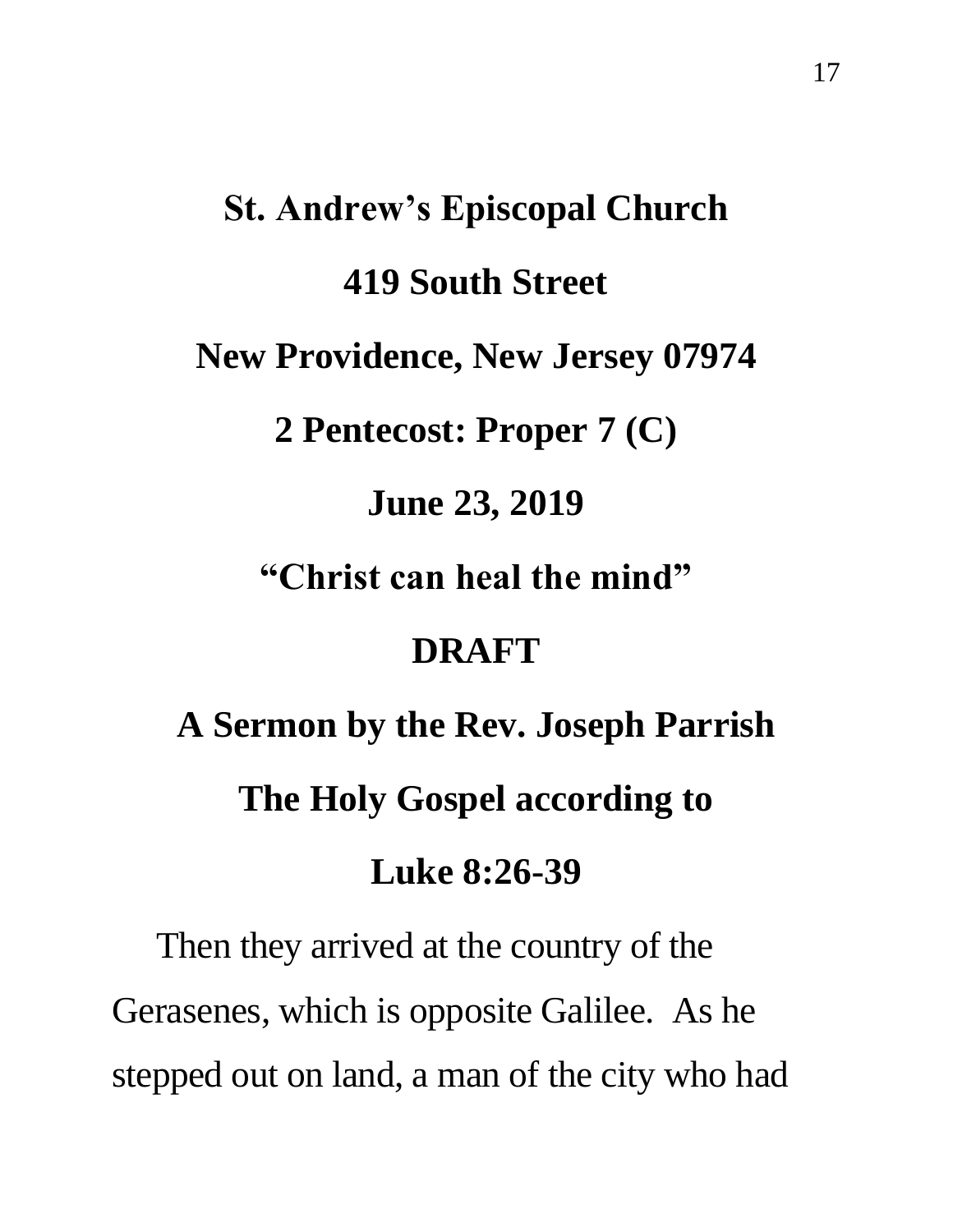demons met him. For a long time, he had worn no clothes, and he did not live in a house but in the tombs. When he saw Jesus, he fell down before him and shouted at the top of his voice, "What have you to do with me, Jesus, Son of the Most High God? I beg you, do not torment me"—for Jesus had commanded the unclean spirit to come out of the man. (For many times it had seized him; he was kept under guard and bound with chains and shackles, but he would break the bonds and be driven by the demon into the wilds.) Jesus then asked him, "What is your name?" He said, "Legion"; for many demons had entered him. They begged him not to order them to go back into the abyss. Now there on the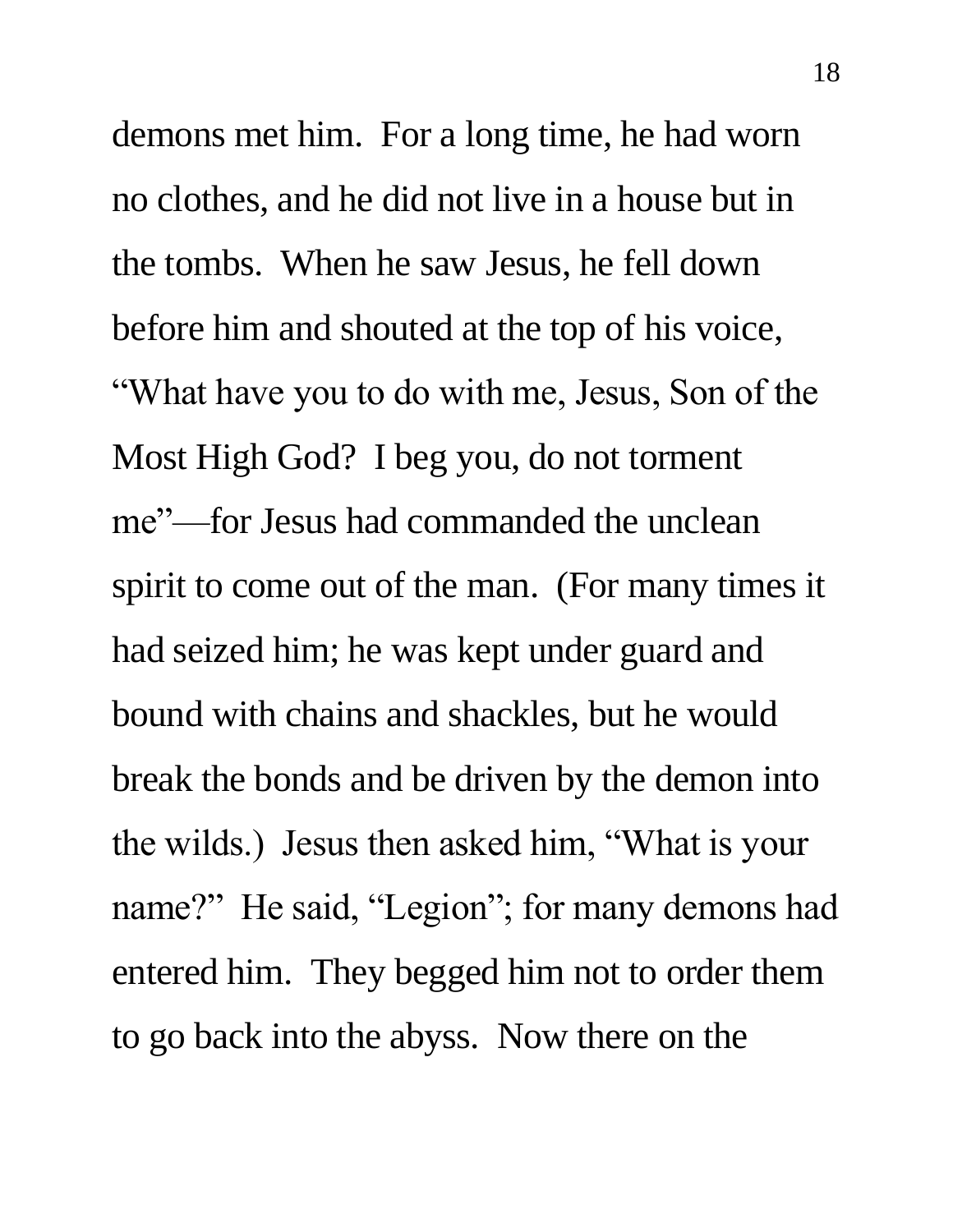hillside a large herd of swine was feeding; and the demons begged Jesus to let them enter these. So, he gave them permission. Then the demons came out of the man and entered the swine, and the herd rushed down the steep bank into the lake and was drowned. When the swineherds saw what had happened, they ran off and told it in the city and in the country. Then people came out to see what had happened, and when they came to Jesus, they found the man from whom the demons had gone sitting at the feet of Jesus, clothed and in his right mind. And they were afraid. Those who had seen it told them how the one who had been possessed by demons had been healed. Then all the people of the surrounding country of the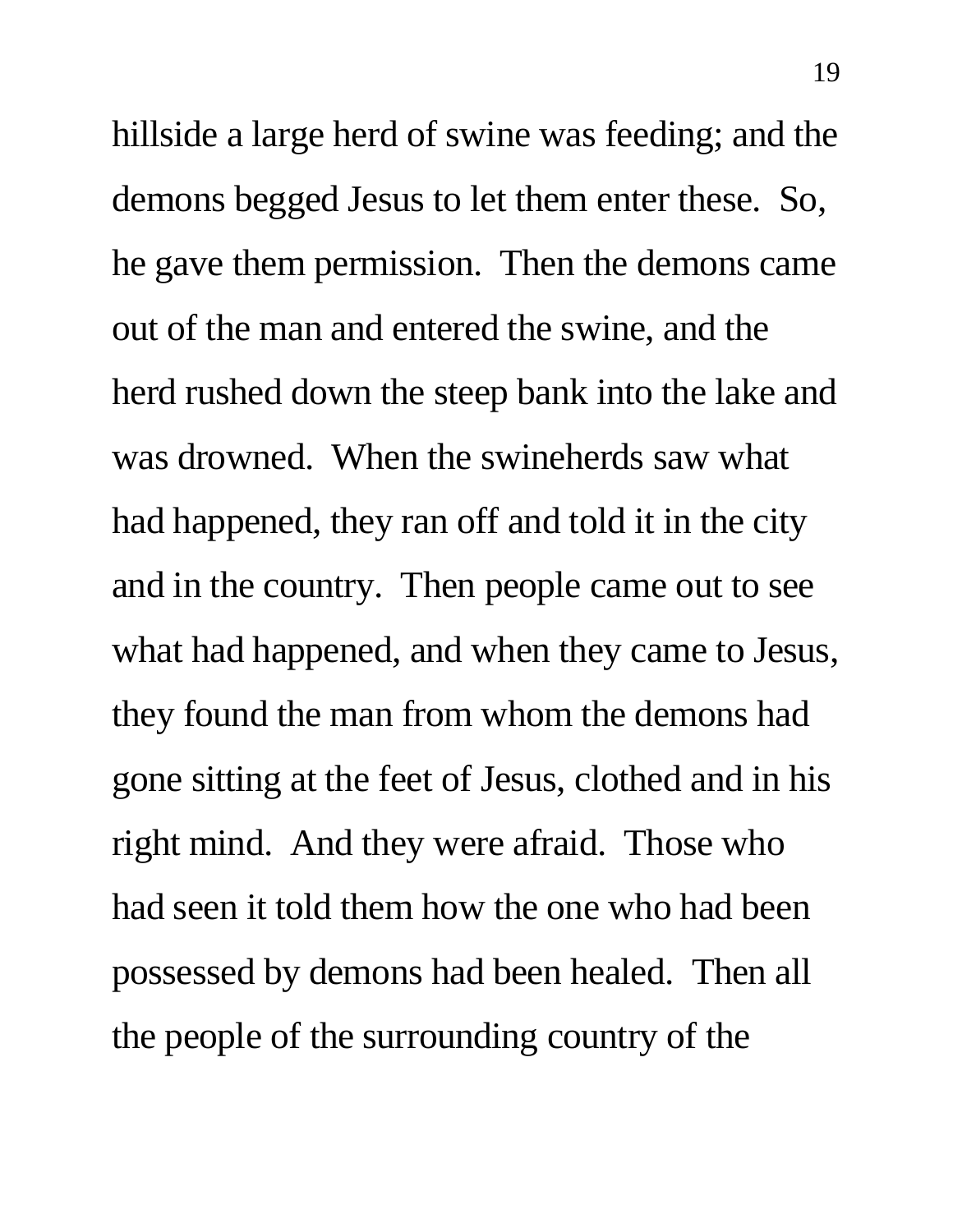Gerasenes asked Jesus to leave them; for they were seized with great fear. So, he got into the boat and returned. The man from whom the demons had gone begged that he might be with him; but Jesus sent him away, saying, "Return to your home, and declare how much God has done for you." So, he went away, proclaiming throughout the city how much Jesus had done for him.

 Touch our hearts, minds, feelings, and spirits, O Mighty Healer, God of all gods, King of all kings, Lord of all lords, Emanuel, God among us, God beside us, and God with us, through Christ we pray. Amen.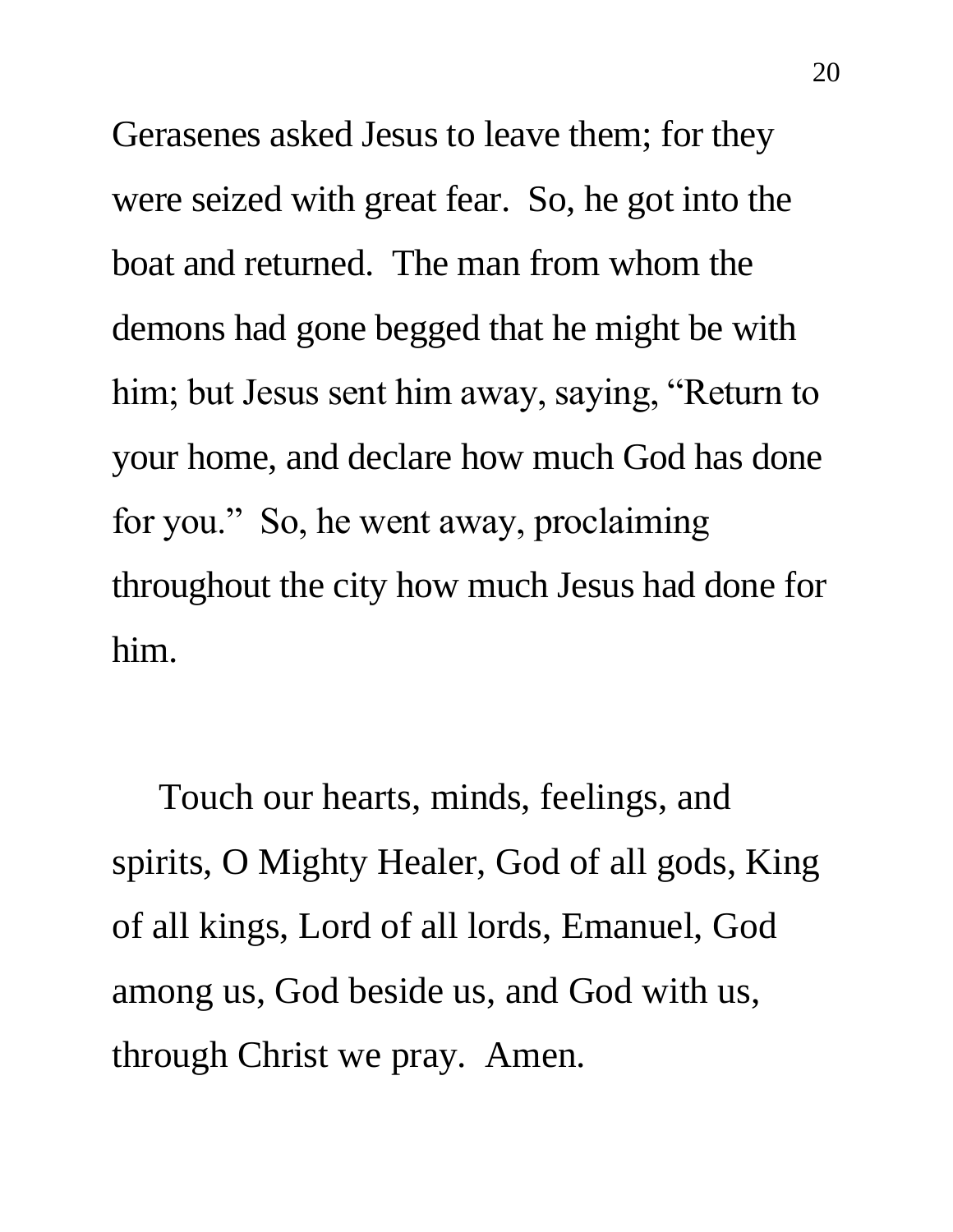A few years ago, I was at the bus terminal of Newark Penn Station trying to buy a ticket to send a homeless person safely back home on a bus to some of their family members who could care for them. As I stood in the ticket line to buy the bus ticket, the person in front of me seemed to lash out at the ticket salesperson with a series of curse words and invectives that 'colored the air very purple'. I was shocked at the loud and foul language of the person standing at the ticket counter. But to my utter amazement, the ticket clerk quietly listened very carefully to what the foul- mouthed person was saying, and to my total astonishment he replied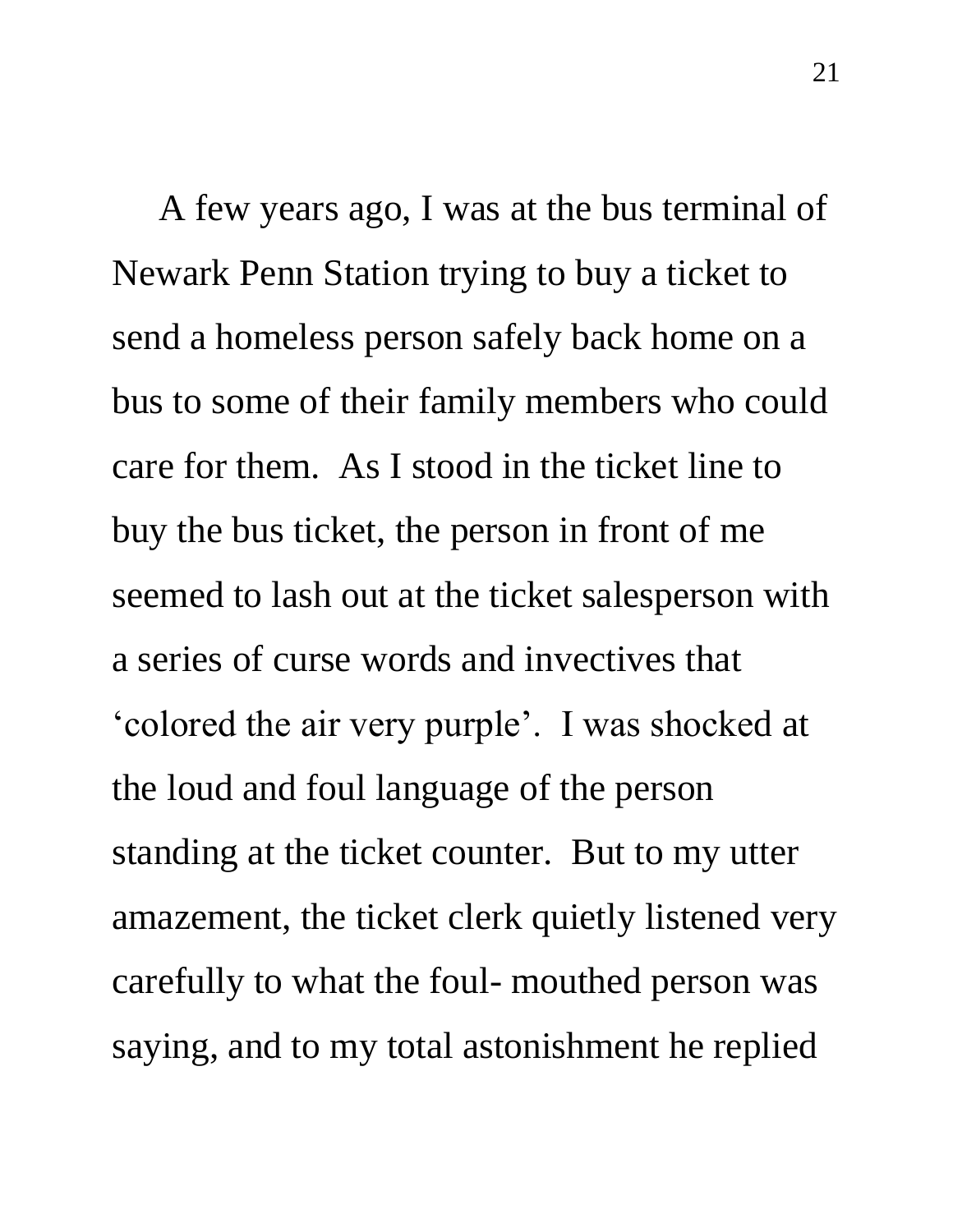to the ticket buyer, 'So that is one round trip ticket to Springfield, correct?' Somehow the ticket seller was patiently able to discern that the seemingly outrageously angry man had Tourette's Syndrome which rendered him incapable of proper English that evidenced itself in a whole series of curse words. Tourette's Syndrome is one of the mental illnesses that still baffles psychologists, and still little progress has been made in helping those suffering from that syndrome find effective treatment, although there are some new pharmaceutical inventions that may become helpful in the next few years. Tourette's is one of several mental illnesses which would have been called 'demons' in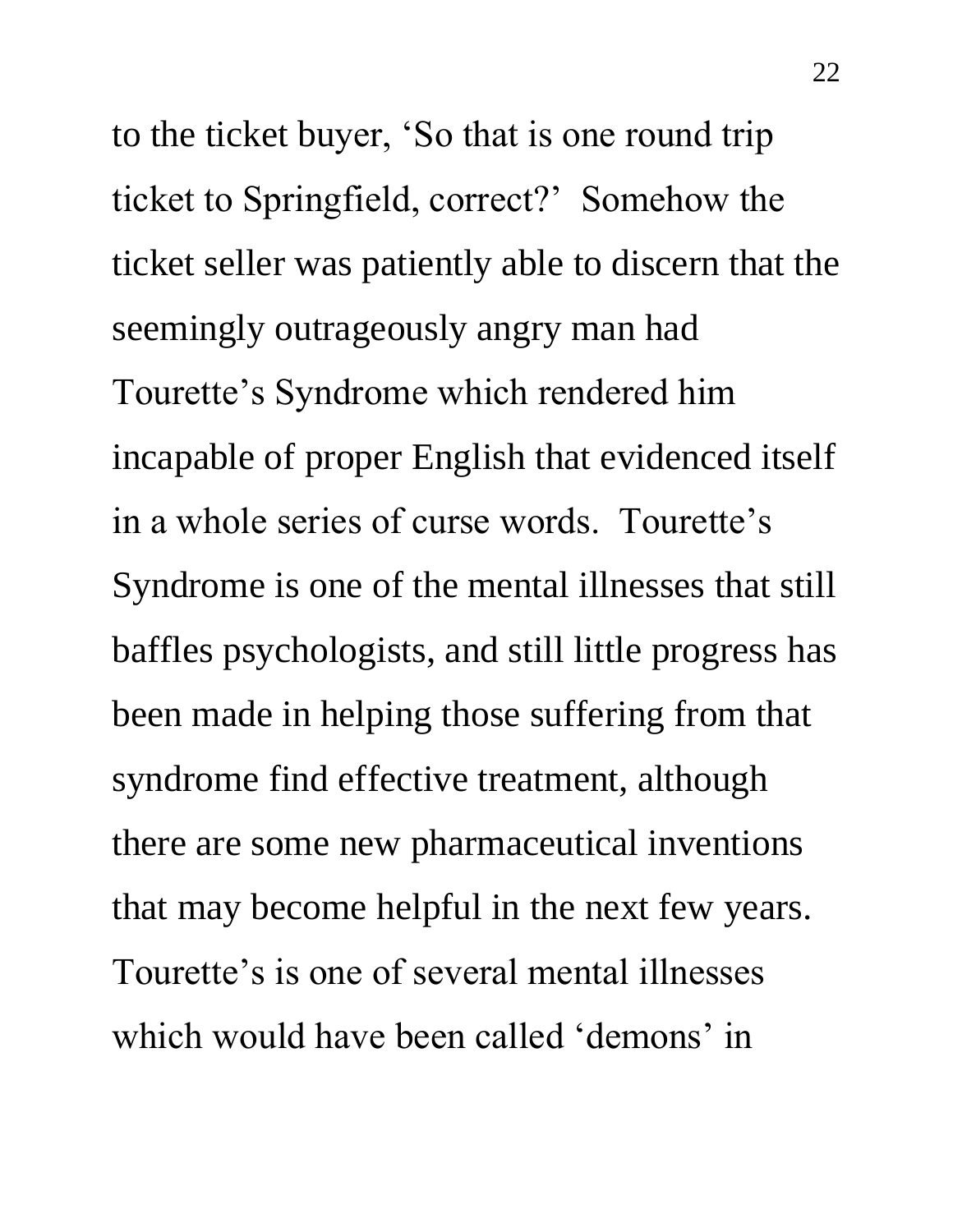Jesus' time. And the language disability is not the most observed feature of Tourette's but rather tics or involuntary movements are more characteristic of this syndrome which affects some.

 In my first year of medical school neurophysiology class we learned that schizophrenic persons not only can have a second personality, but that that personality can have its own immunological system that is not the same as the other personality. When the second personality is called forth and given a specific antigen, its immune system identifies that antigen and then begins to build immune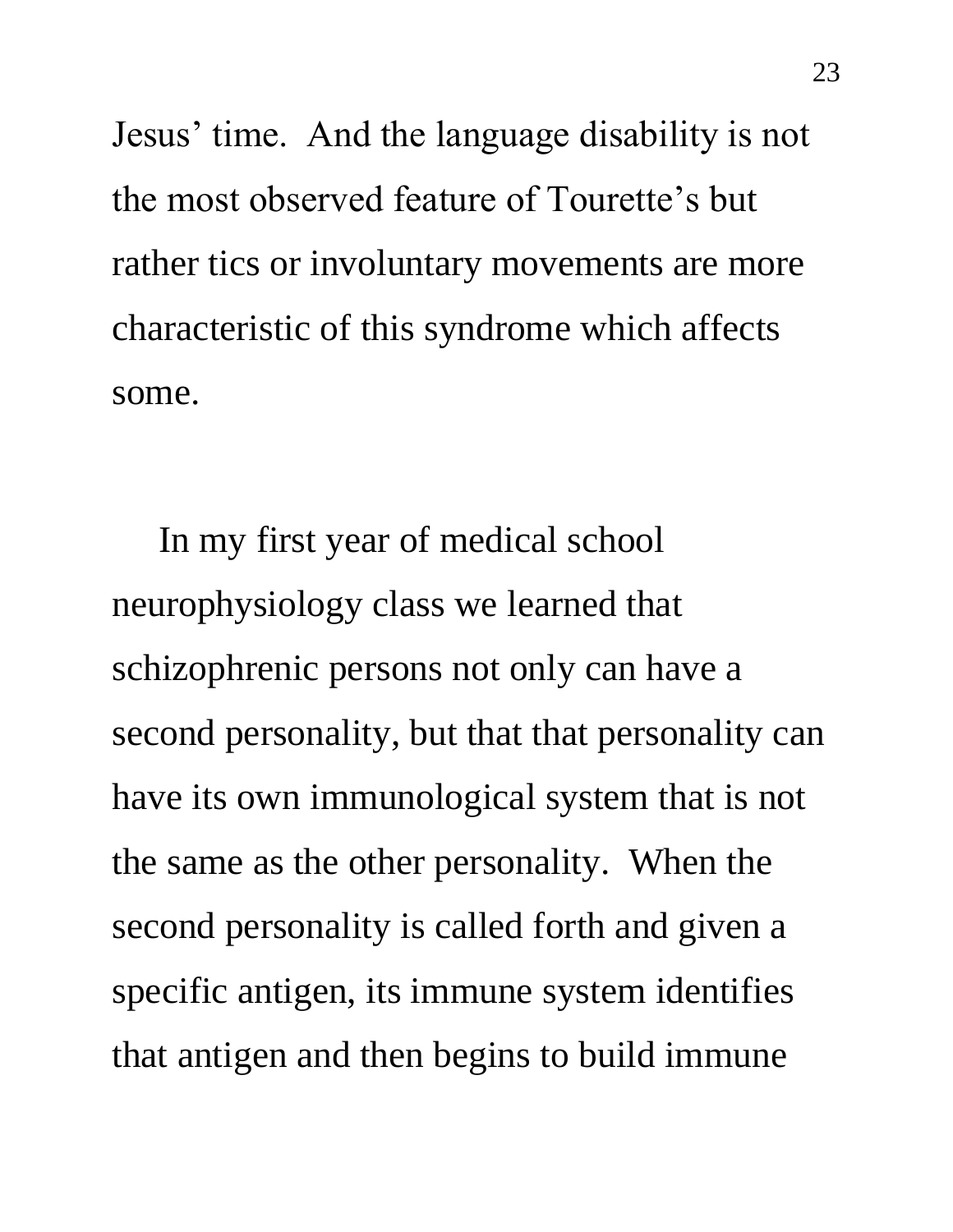defenses against that antigen. However, when the other, or another personality begins to dominate, that personality does not have immunity against that antigen. Thus, the immunological system is under the control of the neurological system. And indeed in a way there would be two separate entities inhabiting the same body by virtue of separate and distinct neurologies. The implications of these findings may be profound. One possibility is that one personality may have immunity against certain cancer cells and is able to produce what is called, "remission". But the other personality will not have that immunity and the cancer cells will begin to grow again when the person is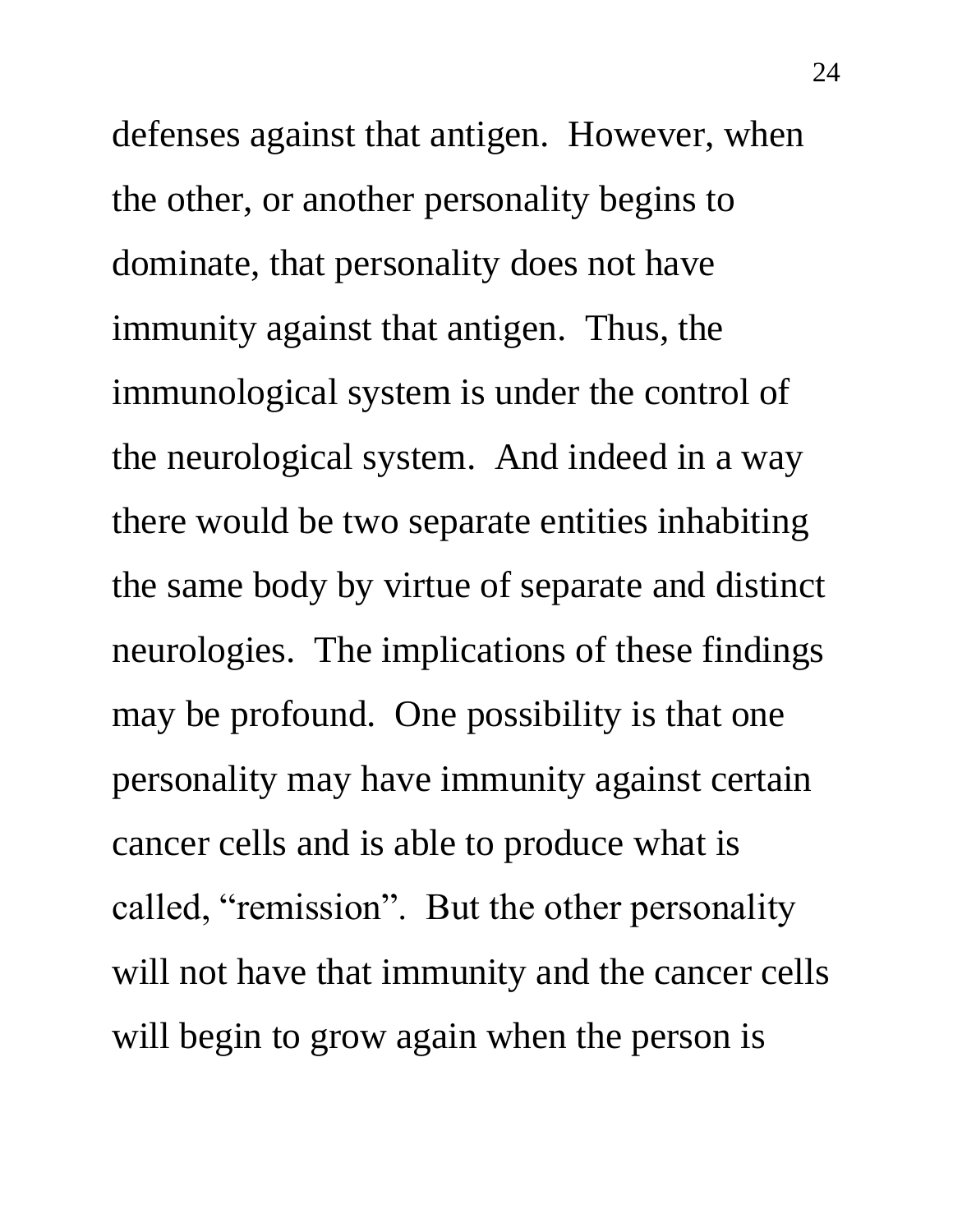controlled by that alternate personality. That would mean that the challenge of cancer may be a challenge of at least two of our personalities, one which is confident of defeating the cancer, and one which is fearful and thus susceptible to it. Thus, our state of mind may be the determining factor for many cancers and other immunological diseases.

 A few years ago, I was at a diocesan retreat to train people how to help churches make pastoral transitions. Part of our learning was that the way we perceive and respond to personality problems can have a major influence on the success of the outcome.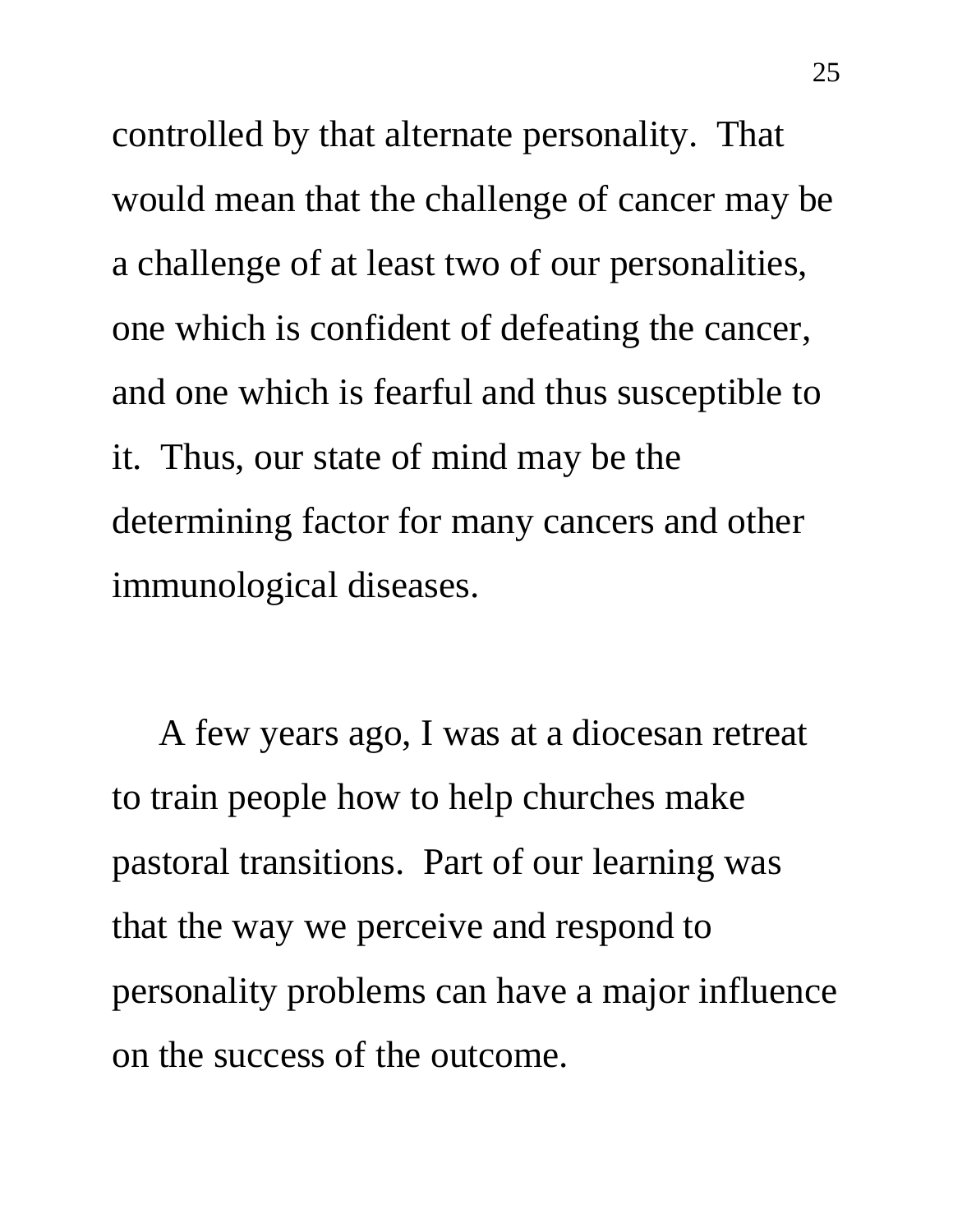And the way we perceive and react to a traumatic situation can have a serious but potentially life-sparing result for the outcome. If we panic and only focus on the trauma and internalize how that trauma and pain could have affected us had <u>we</u> been the injured person, then our real response would have been contrary to what a life-giving response in that situation would have been. Panic, in other words, is usually unproductive and is often even life threatening. Remaining calm and coming up with a preferred solution would be a far more healing approach.

 In our Gospel lesson today, when Jesus encounters the demoniac, he does not recoil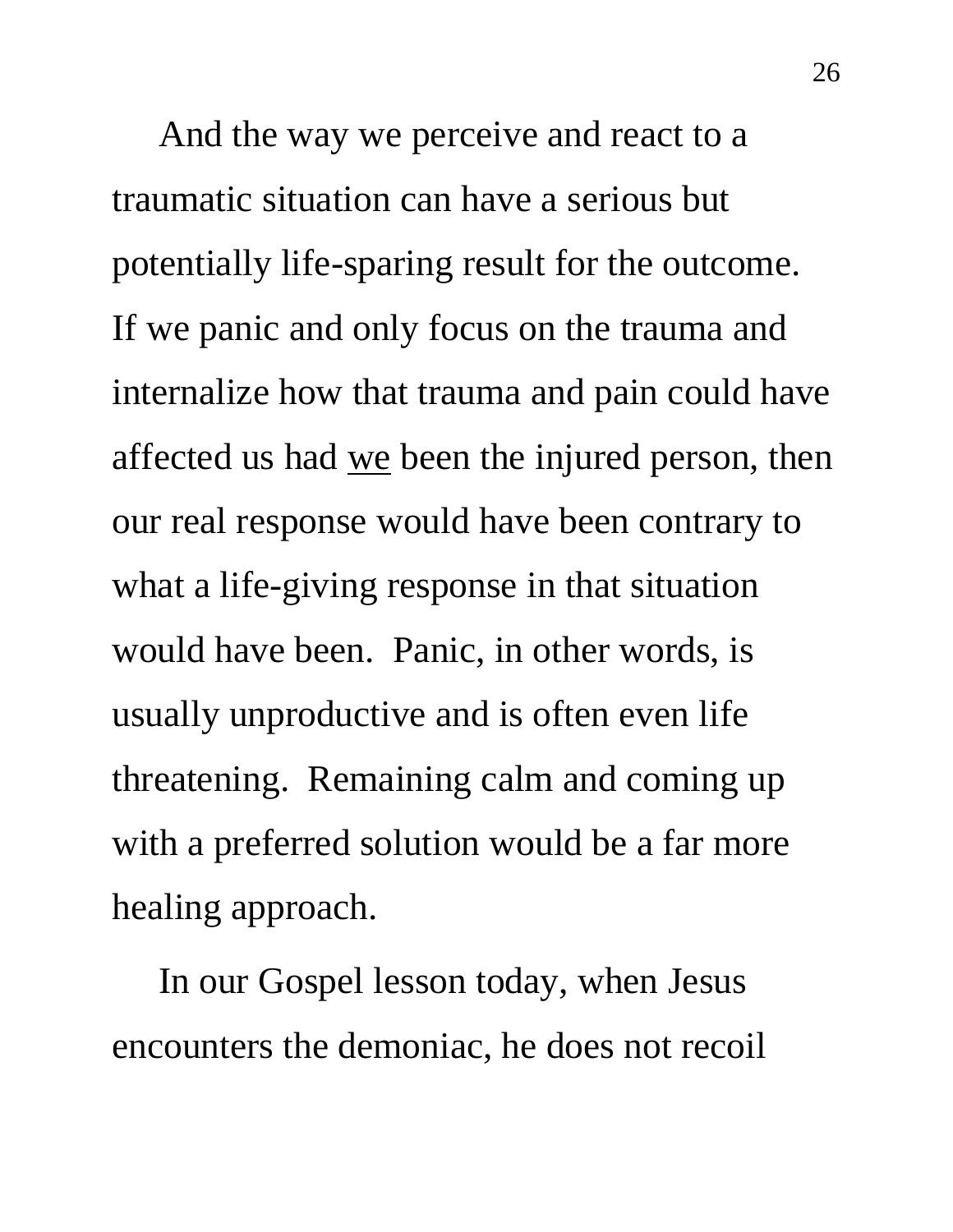with horror at the stark nakedness of this possessed man; instead Jesus focuses on getting control of the causal factor. Jesus focuses on the basic reason for the man's mental disability and seeks the name of the personality that is controlling the demoniac's behavior. The Legion of demons respond to Jesus' request for identity, and the demons realize they are in the presence of a 'higher spiritual power' that can cast demons into the "abyss", the place where demons can never escape. Instead the demons choose unclean animals, hogs, and escape into the sea, where only the hogs die. Drowning rarely if ever kills a demonic force. Osama's body was cast into the sea, but the forces of evil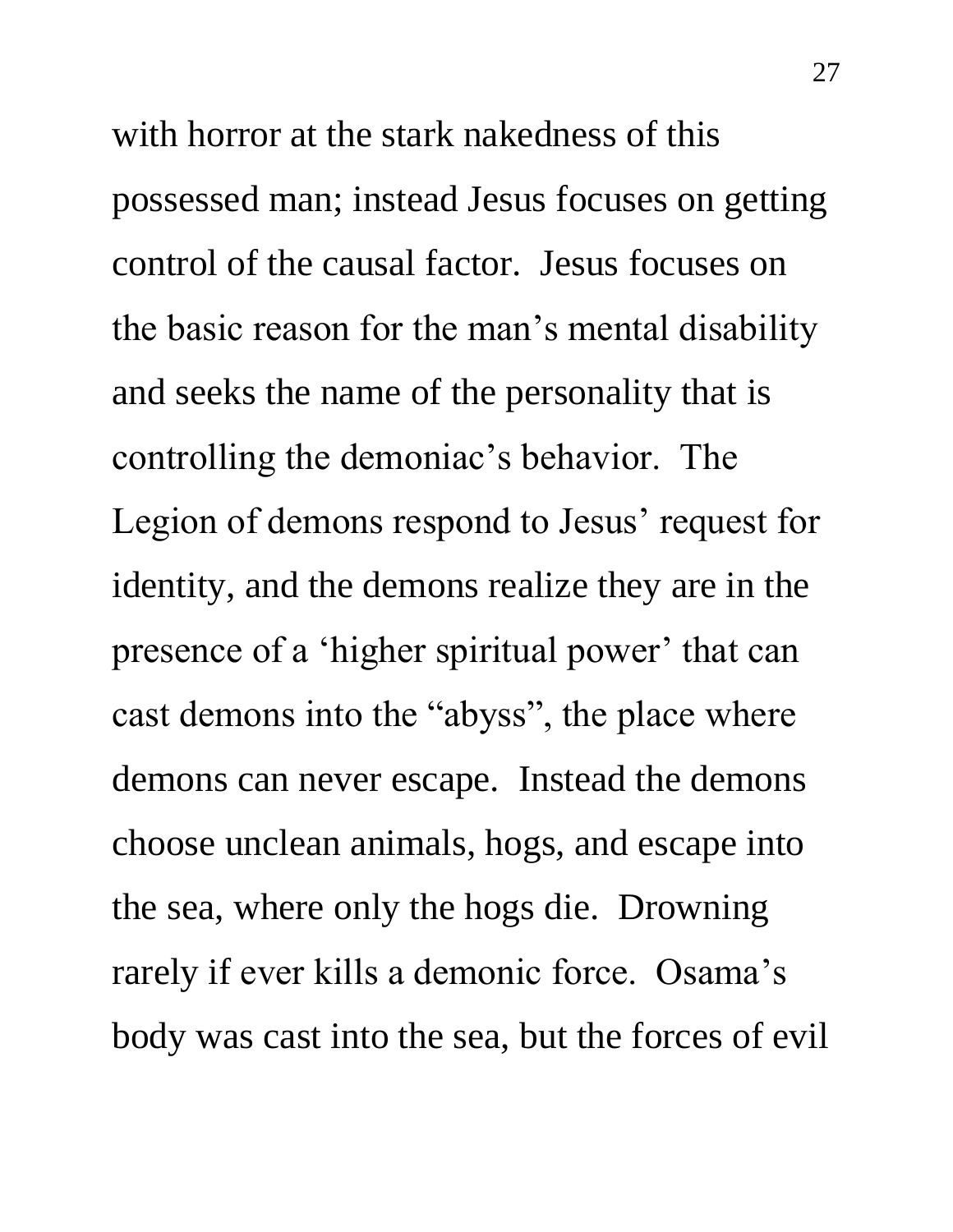he embodied became even more forceful in the aftermath. Only a higher power can control evil, and Jesus Christ is that higher power, bar none.

 Jesus did not ignore the poor man's malady but immediately began to cast out the demon; the demon responded, "I beg you, do not torment me." Even demons fear the might of God who can cast them eternally into the "abyss", the place of weeping and wailing which no one and no thing can exit. And Jesus is, in a way, kind to the demons as he does not prevent them drowning a herd of hogs just to get away; their ultimate destruction was kept for another day—even Jesus has pity on sick and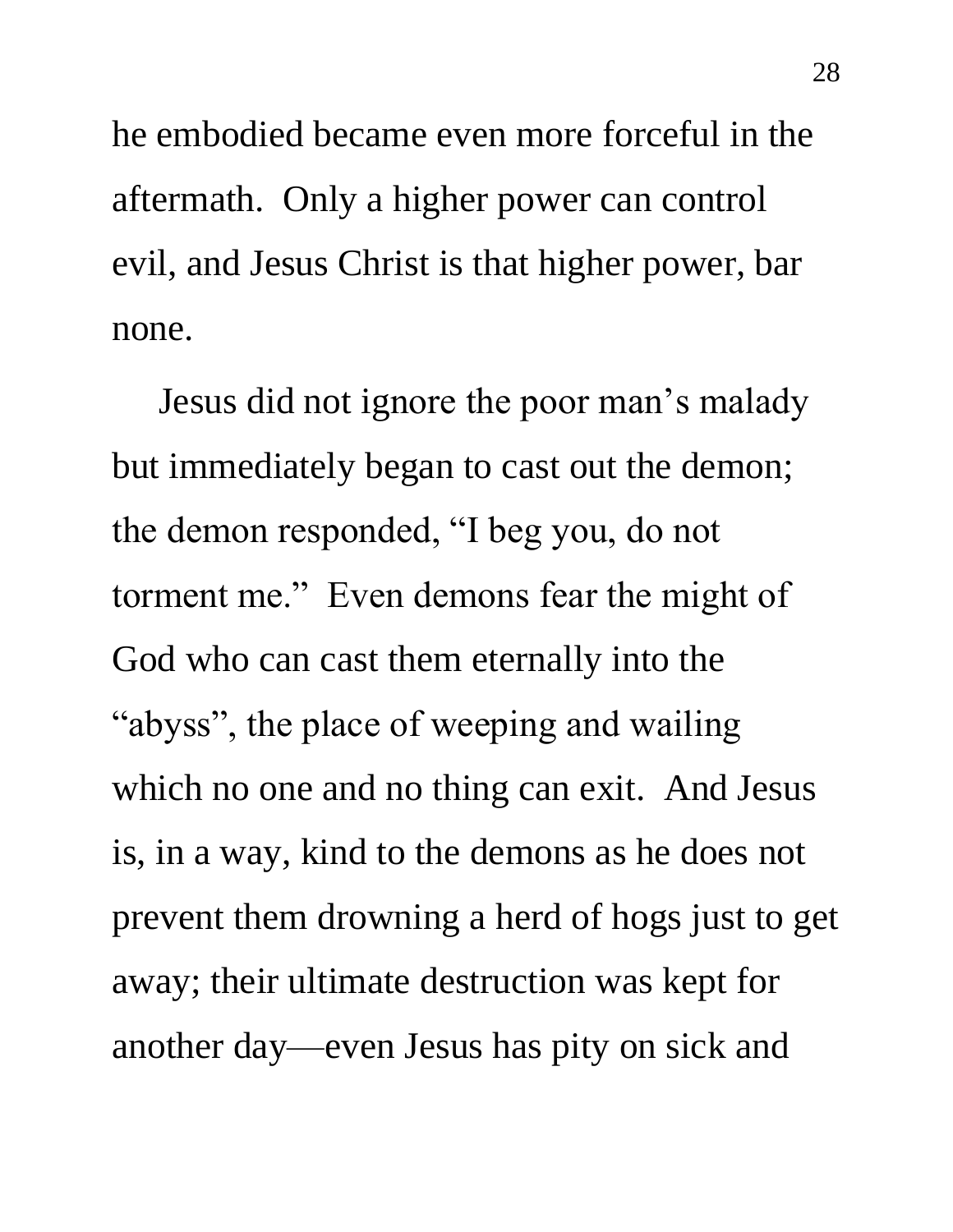sickening demons. Jesus gave the demons "permission" to inhabit the unclean swineherd. It is actually a playful Jewish joke that unclean spirits are permitted by Jesus to inhabit unclean farm animals, pigs or hogs, which no selfrespecting religious Jew would ever see fit to eat or associate with. That Jesus was in Gentile country gives a Jewish person a wink that those Gentiles who know nothing about what is dietarily clean and what is unclean.

 I have from time to time encountered people who would fit the description of being 'demon possessed'. If a person suffered cruel abuse as a child or teenager, the wounds are deep and troubling. Alcohol and other substances remove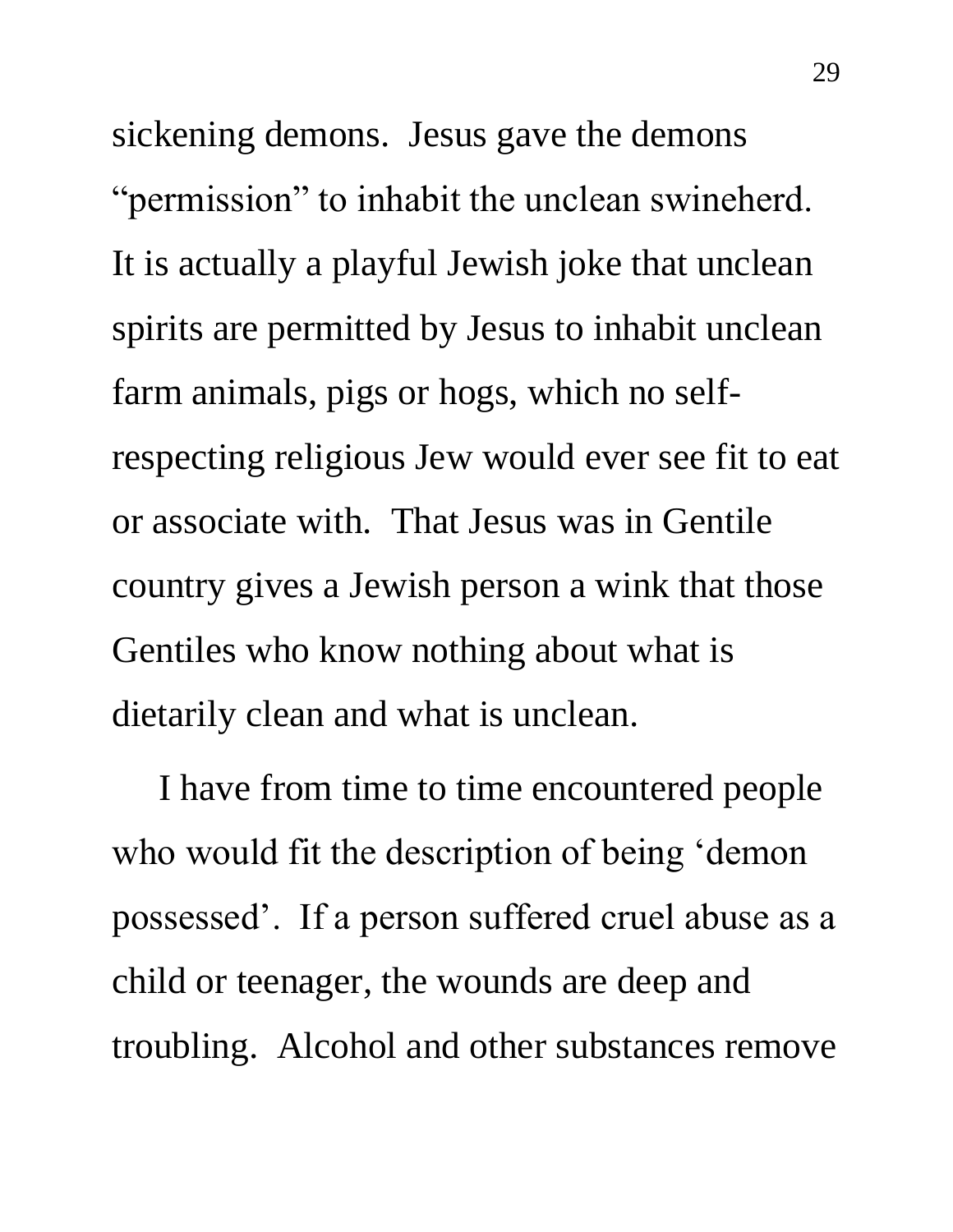the person's normal ability to contain their demons, but in an inebriated state, all control is lost, and the demon or alternate personality or wild thought suddenly takes control. The result can be violent or at least very disconcerting.

 Alzheimer's is one mental malady that was not even described or recognized a few decades ago. Now it is the commonly used term for all sorts of brain anomalies which produce severe forgetfulness. As a seminarian years ago, I discovered that one of our parishioners had been put into a mental hospital by the Rector while I was on vacation. I could not find out why, there were no written records, and when I talked to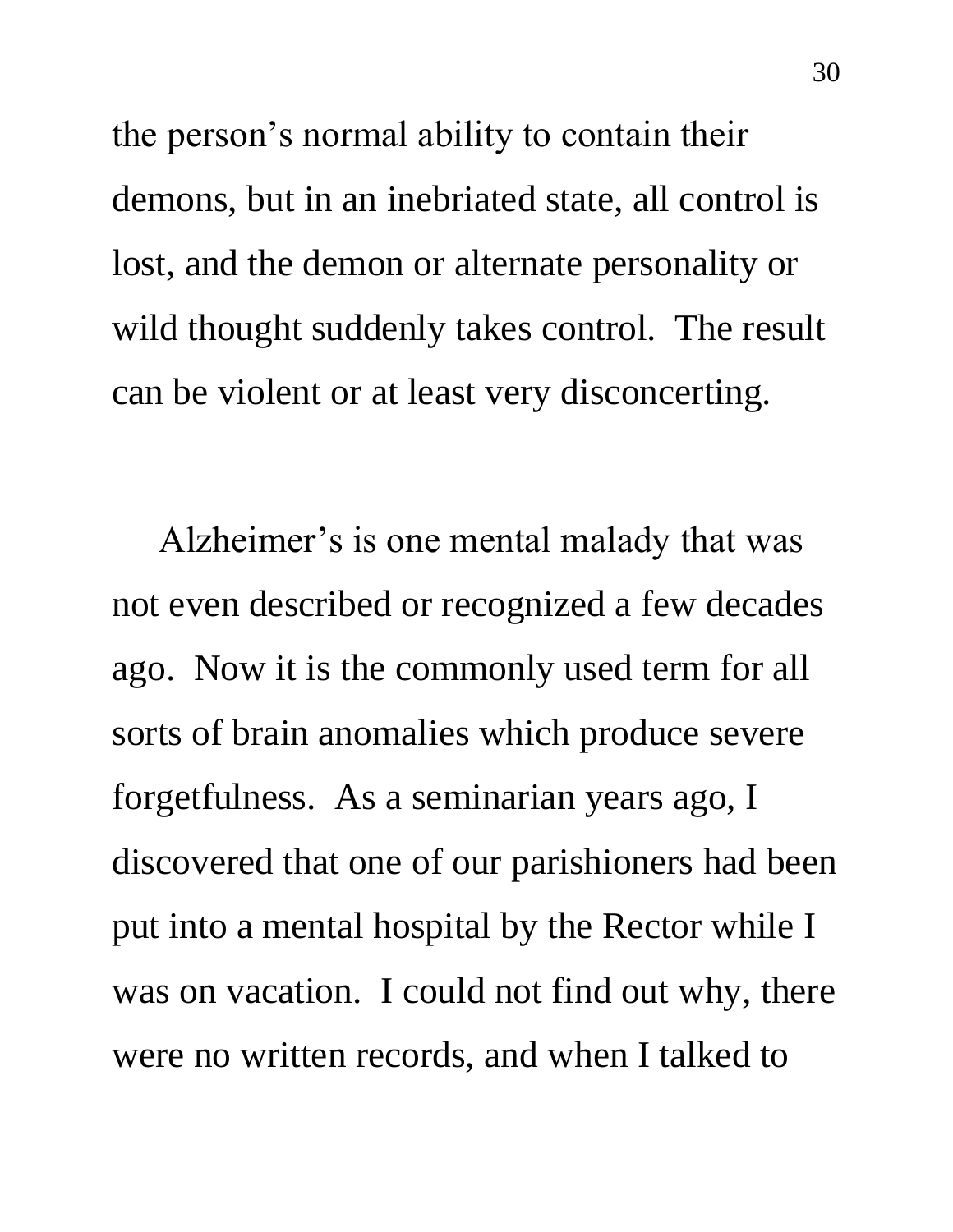her she sounded completely OK. So I got her discharged from the hospital into the hands of a full duty care nurse. However, the parishioner's behavior deteriorated so much in three days that the nurse quit, and then I as a seminarian had full charge of her case as well as trying to go full time to seminary, and she was indeed a handful. In the end, probably over a hundred other parishioners volunteered to care for her as we sought her admission to the nursing home where she had been on the board of directors. However, Alzheimer's was not on anyone's 'radar screen' at that early time, and the nursing home was unwilling to care for her. So, our church took over in marvelous ways by visiting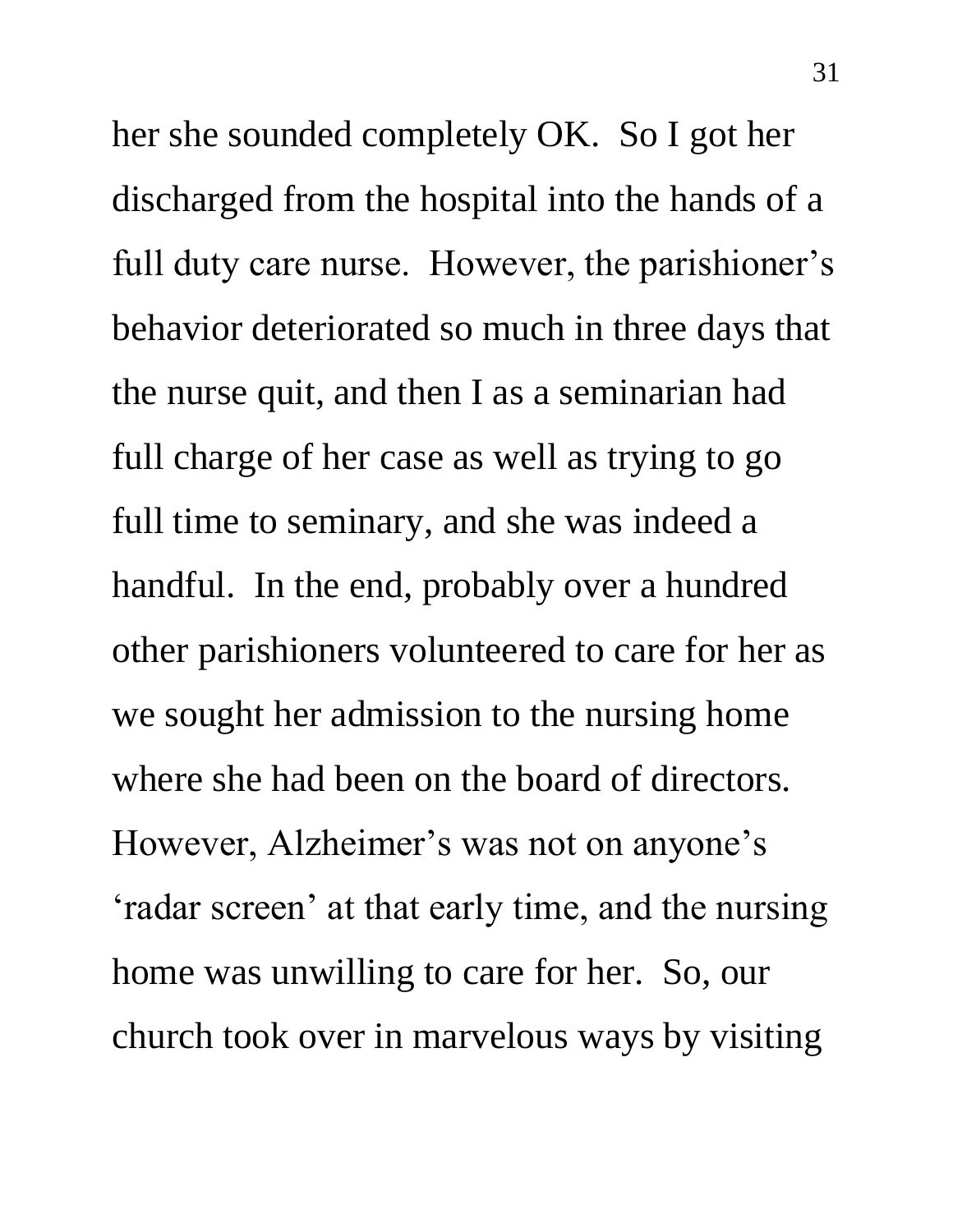her every day seven days a week, and with the help of two very dedicated nurses aides from the Seventh Day Adventist Church, we were able to care for her for many months until the nursing home opened a complete floor to care for Alzheimer's patients. When this malady strikes, the best way I found to be able to care for such a patient was to live in their world; it would be a world that changed weekly and oftentimes daily, with unpredictable ups and downs. Mental illness is very challenging, to say the least.

 Mental illness is still a major challenge in western society. We avoid it; we abhor it; but rarely do we proactively treat it; and over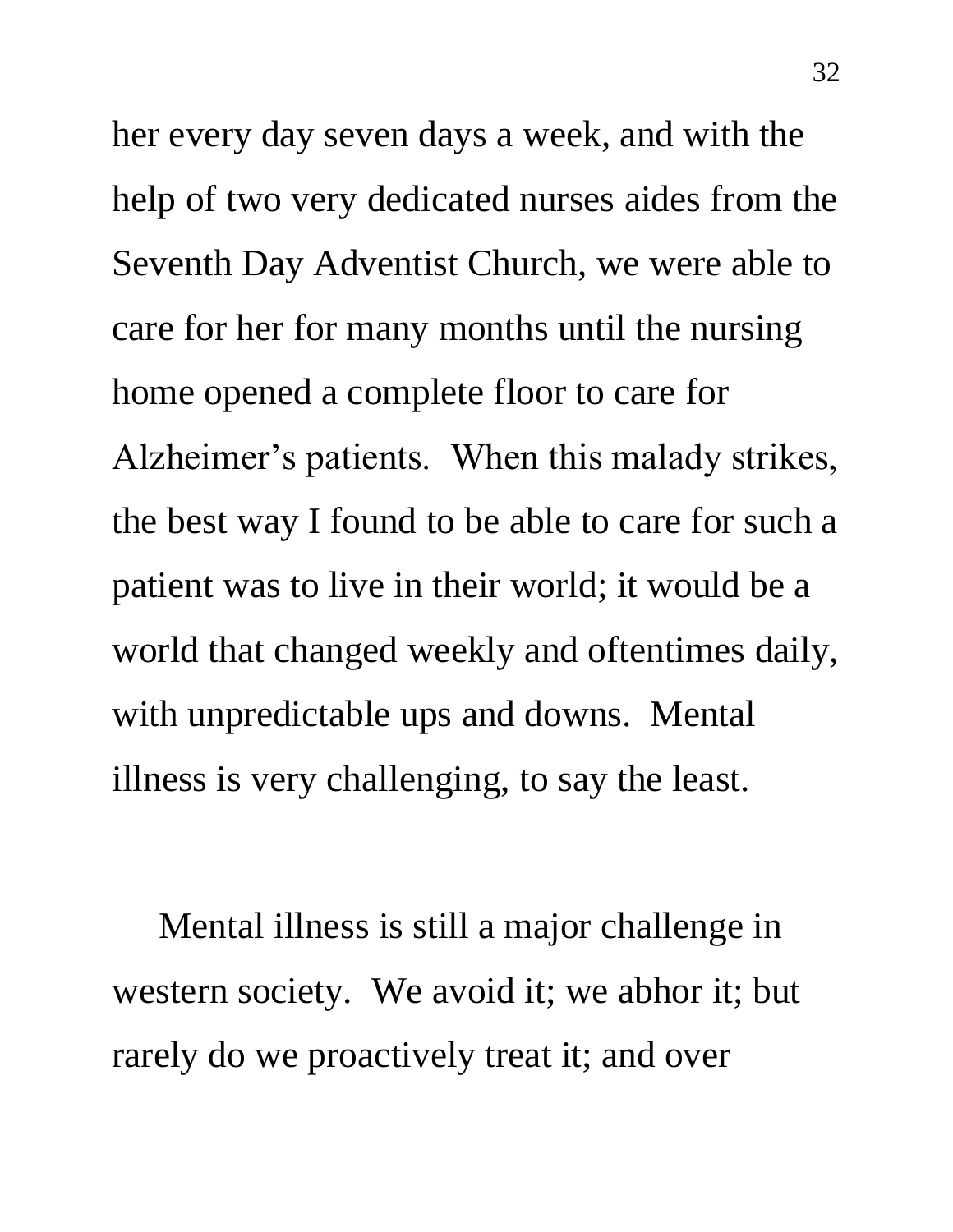extended time mental illness becomes less and less curable. A long-term schizophrenic has very little hope of healing, a psychiatrist confided to me. But in general, we as a society ignore signals of demon possession, of serious mental illness, and society is always less well off as a result. America needs to begin to focus on the treatment of mental illness as much as we focus on physical illness. Both can be life threatening; both can kill. Ignoring mental disease can be very traumatic for society.

 Jesus however shows respect for the causes of mental illness in today's gospel. Jesus does not curse the demon, Jesus does not ignore the demon; instead, Jesus begins to build a bridge of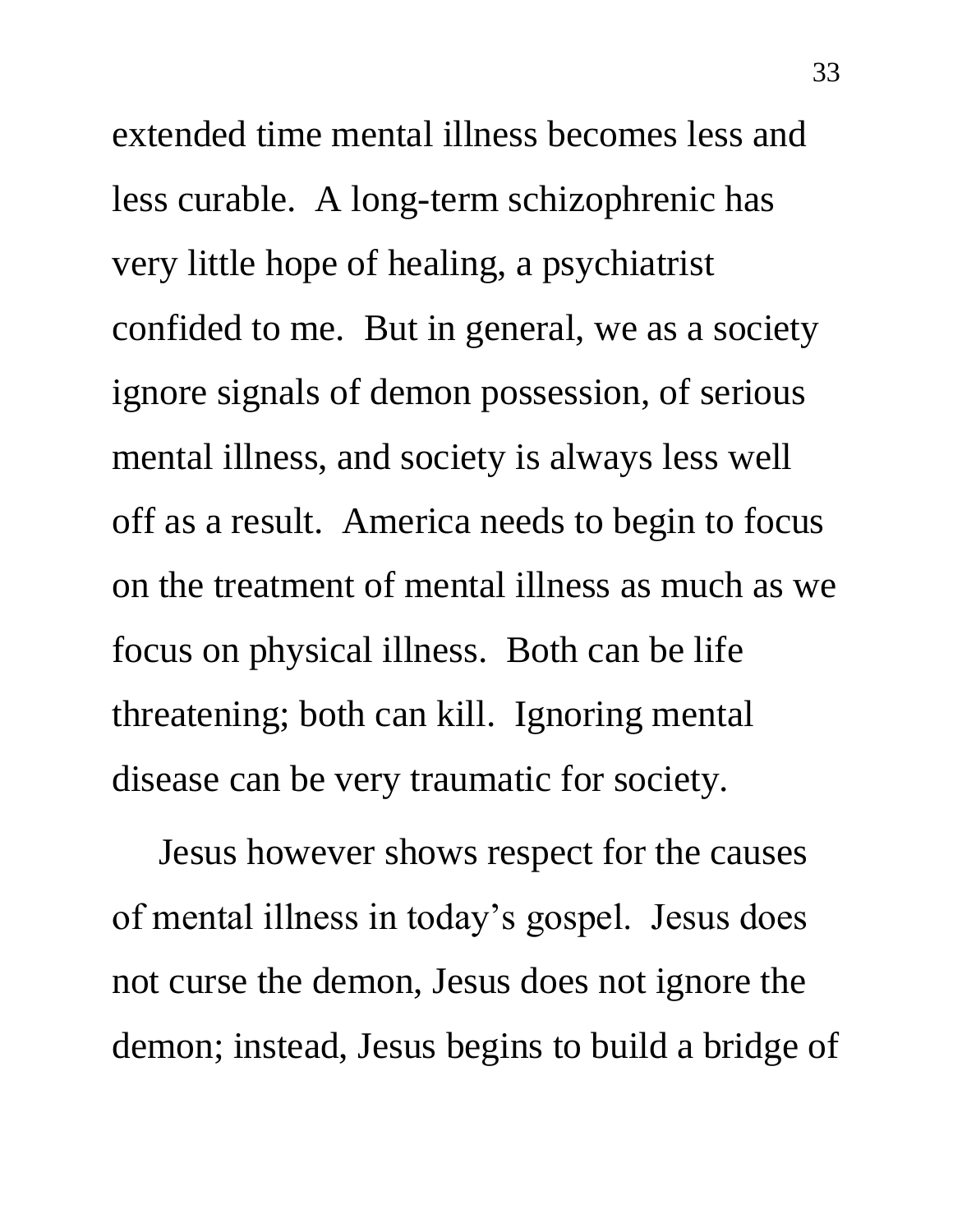respectability with the demon, acknowledging the demon by its name and acquiescing to the demon's fear of the abyss of eternal fire. Even demons get a second chance with Jesus. The forgiveness we see in today's story is beyond our wildest expectation, as Jesus gives the demon a way out that is not final and not eternally unredeemable.

What about us? Are we able to see through the facade of mental illness to the ultimately valuable and loveable person being controlled by the disease?

 For God so loved the world, the normal as well as the not so normal, that whosoever should believe in him shall have life eternal.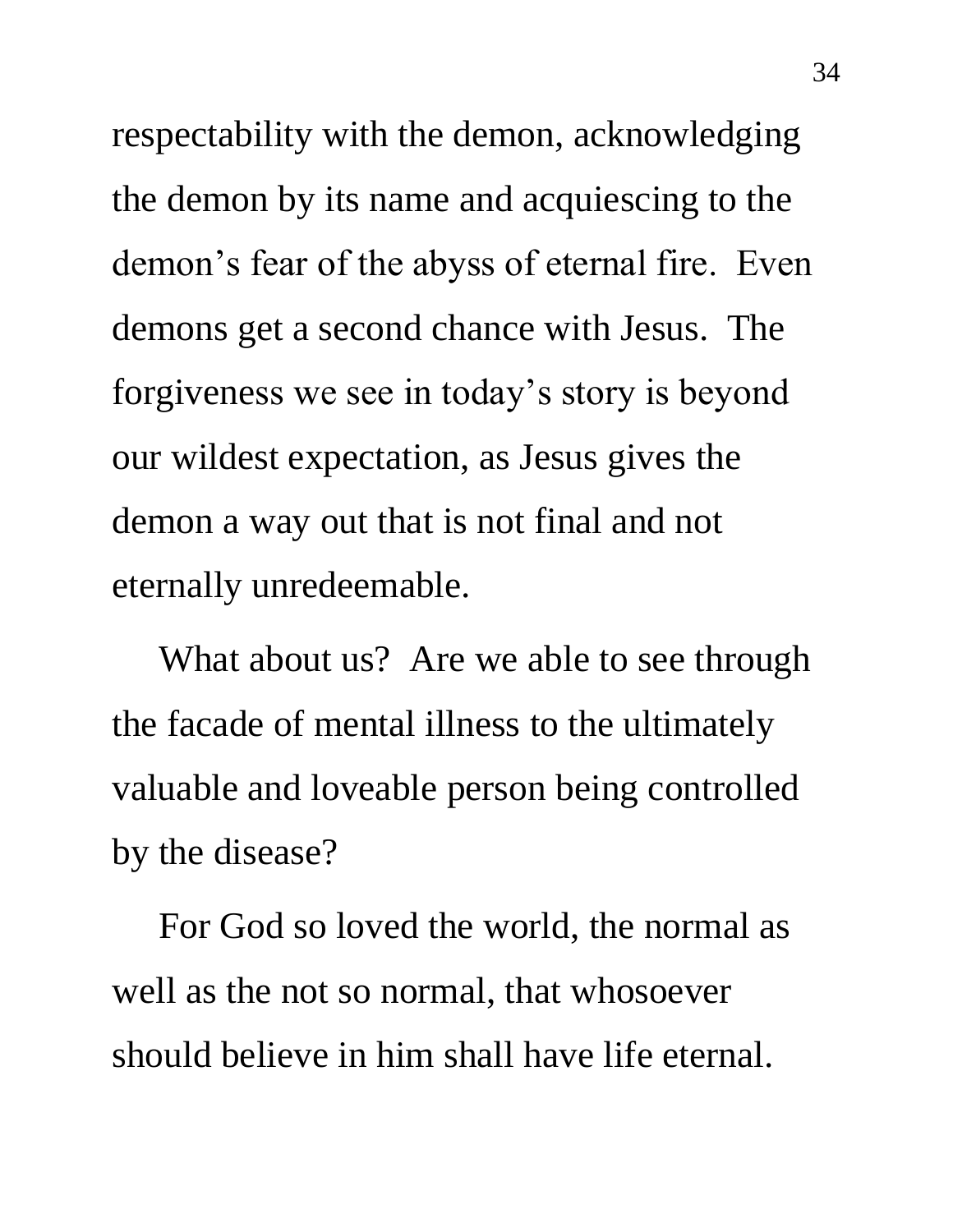## Amen.